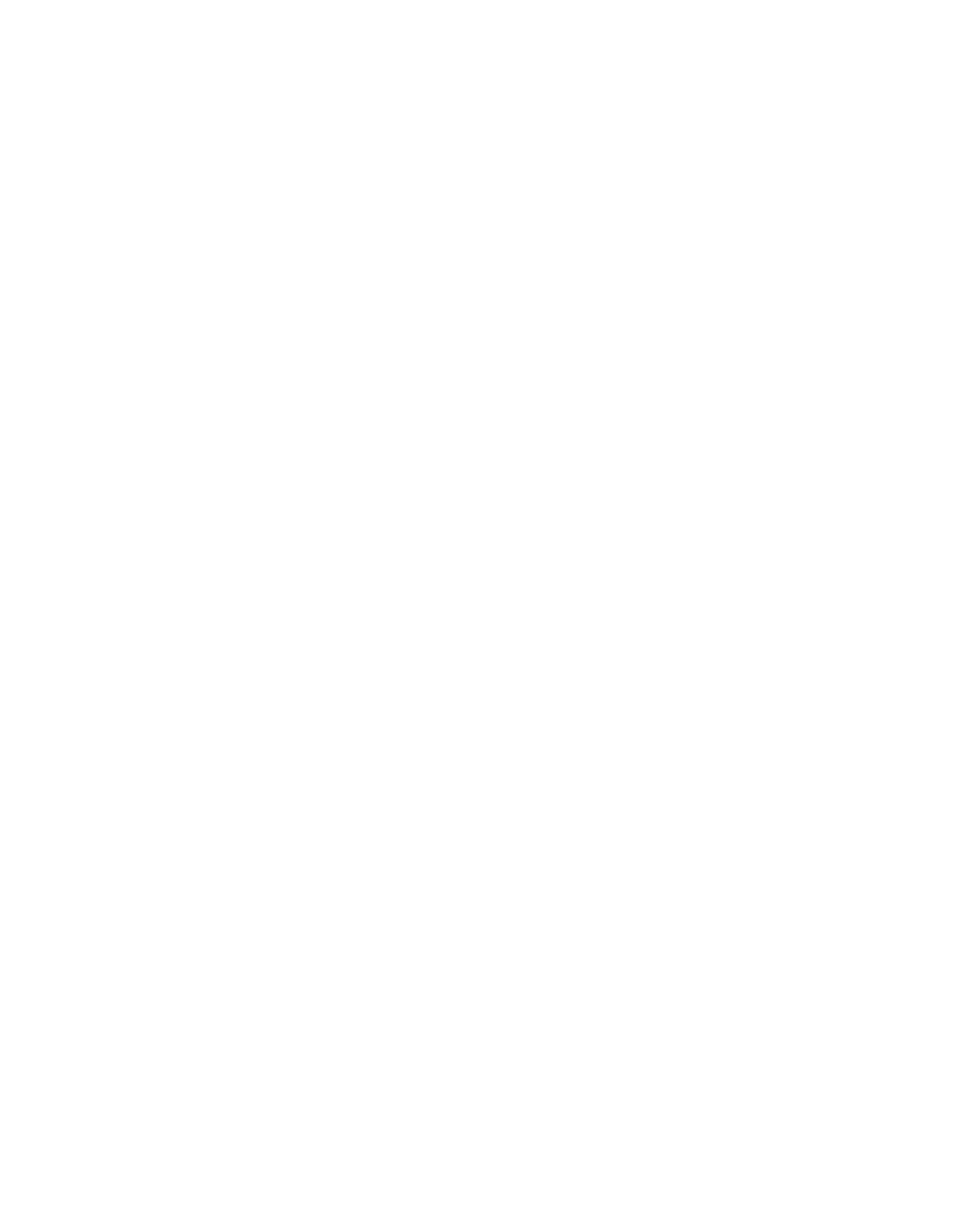# **FOREWORD**

These Guidelines are issued by the Supervisory Authority pursuant to the MLPA in order to outline the requirements of the Antigua and Barbuda's money laundering laws, to assist financial institutions to comply with those requirements, and to provide a practical interpretation of those provisions. They are designed not simply as a repetition of statutory provisions, but as guidance on how to put those provisions into practice.

These guidelines are designed to reflect world wide trends in anti-money laundering practice which are directed to ensuring that those who provide financial and other high value services (who in Antigua and Barbuda are gradually being defined as financial institutions in order to bring them under the ambit of the MLPA) take all appropriate steps to inform themselves about developments in money laundering that might affect them; train their staff; adopt anti-money laundering policies; apply appropriate due diligence procedures to their customers and report those who engage in suspicious activities to my office.

It is recognized that for practice Guidelines to be effective, they need to be reviewed on a regular basis to reflect changing circumstances and experience and to provide additional clarification concerning matters where queries often arise. For this reason, these Guidelines have been prepared in loose-leaf form, and as is necessary, they shall be updated by the issuing of additional pages or substitute pages, which it is suggested be maintained in a binder. Ultimately it is intended to publish the guidelines on the internet.

Issued: 9 September 2002

………………………………………………

Wrenford D. Ferrance Supervisory Authority under the MLPA Director ONDCP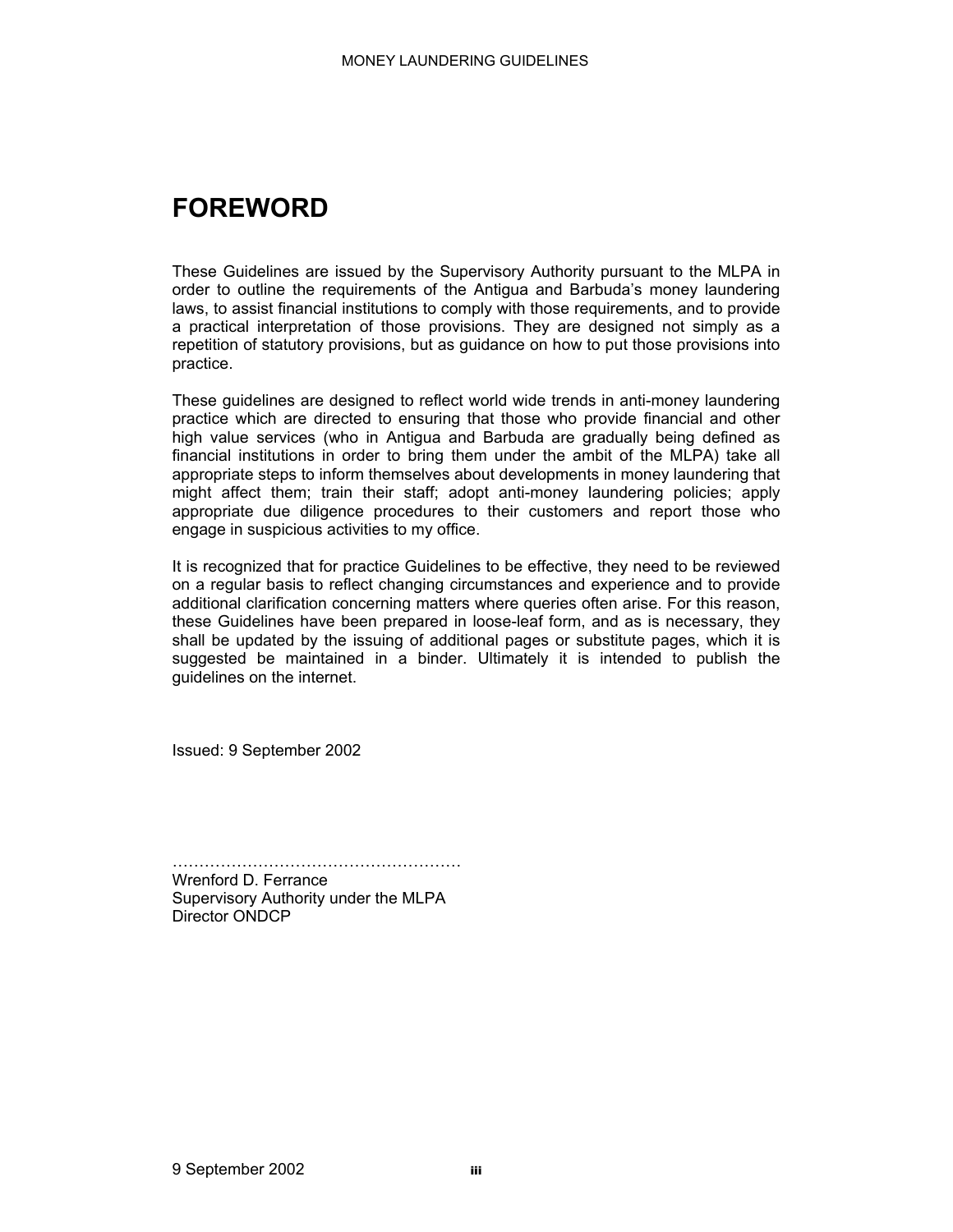#### **Issued by:**

**The Supervisory Authority (Section 10, Money Laundering (Prevention) Act 1996)**  Office of National Drug and Money Laundering Control Policy Camp Blizard Coolidge Antigua, West Indies

Telephone: (268) 562-3255 (268) 462-5934

Fax: (268) 460-8818

Email: ondcp@candw.ag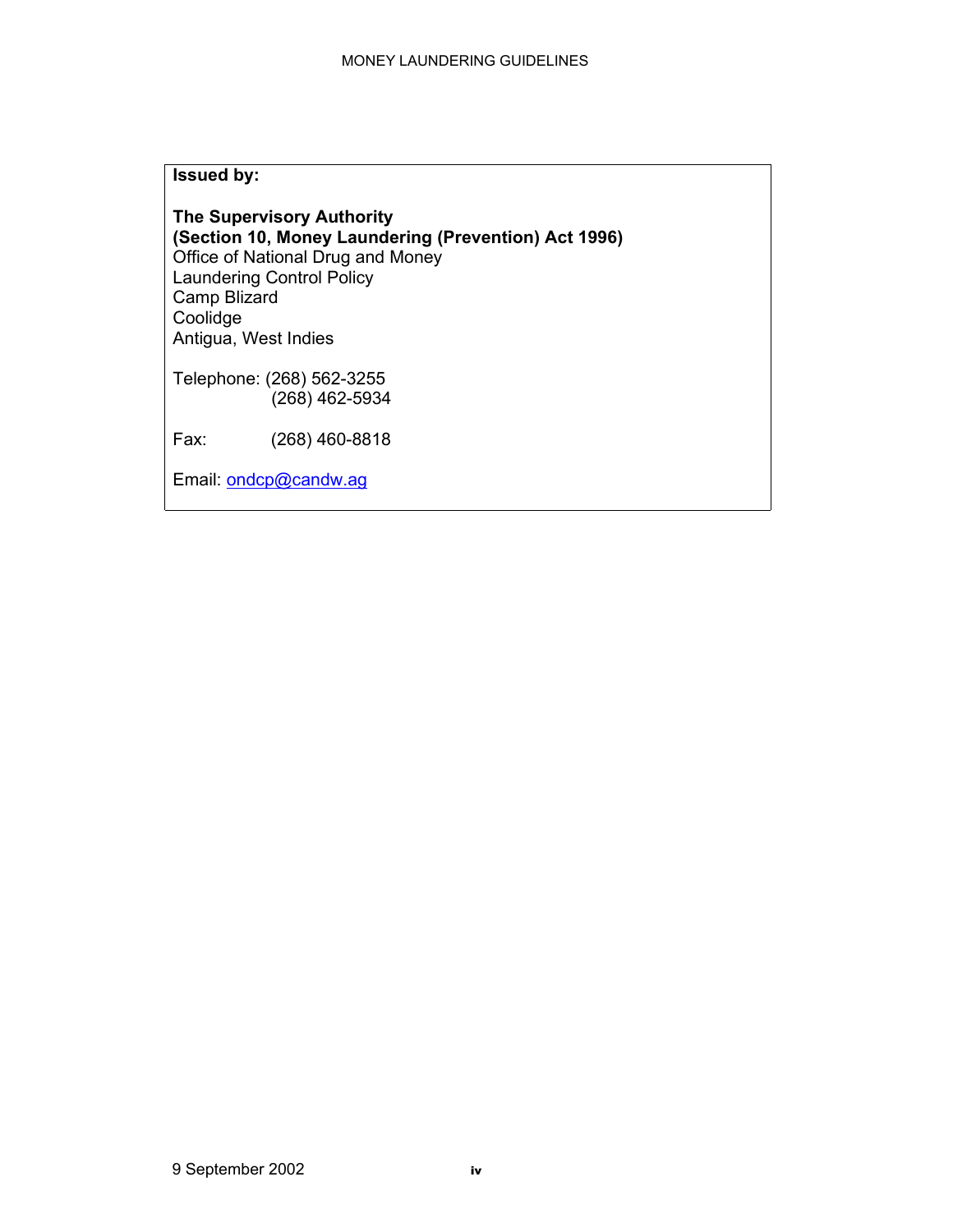# **Table of Contents**

| 1 INTERNAL CONTROLS, POLICIES AND PROCEDURES  5                                                |  |
|------------------------------------------------------------------------------------------------|--|
|                                                                                                |  |
| 2.1                                                                                            |  |
|                                                                                                |  |
|                                                                                                |  |
|                                                                                                |  |
| <b>IDENTITY VERIFICATION FOR INSTITUTIONS  15</b><br>TRUST, NOMINEE AND FIDUCIARY ACCOUNTS  16 |  |
| "CLIENT ACCOUNTS" OPENED BY PROFESSIONAL                                                       |  |
|                                                                                                |  |
| 2.2                                                                                            |  |
|                                                                                                |  |
|                                                                                                |  |
|                                                                                                |  |
|                                                                                                |  |
|                                                                                                |  |
| <b>4 RECOGNITION AND REPORTING OF SUSPICIOUS TRANSACTIONS 23</b>                               |  |
|                                                                                                |  |
|                                                                                                |  |
| <b>INTERNAL REPORTING PROCEDURES AND RECORDS  25</b>                                           |  |
|                                                                                                |  |
|                                                                                                |  |
| FEEDBACK FROM THE INVESTIGATING AUTHORITIES 26                                                 |  |
| 5                                                                                              |  |
|                                                                                                |  |
| TIMING AND CONTENT OF TRAINING PROGRAMMES 28                                                   |  |
|                                                                                                |  |
|                                                                                                |  |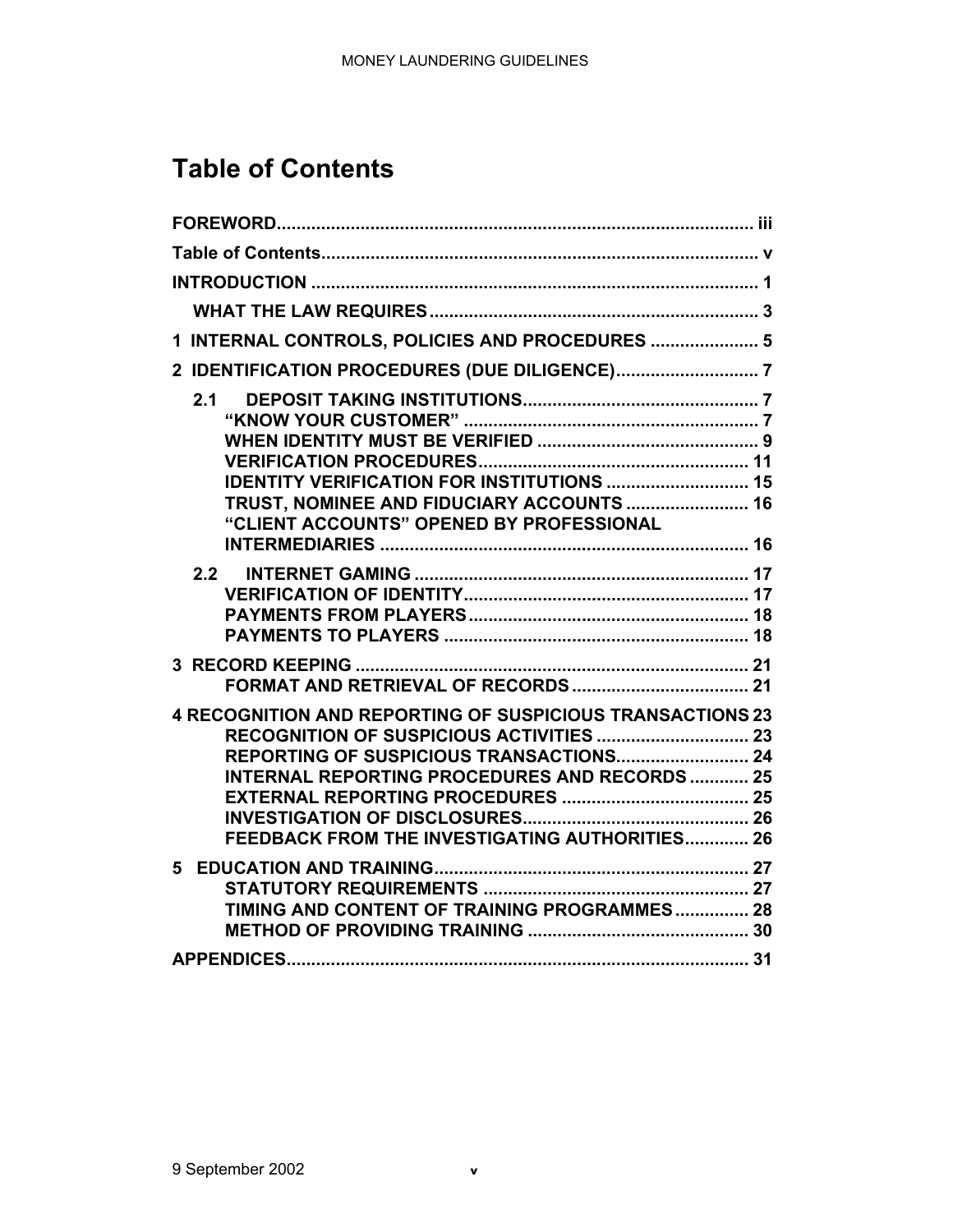#### MONEY LAUNDERING GUIDELINES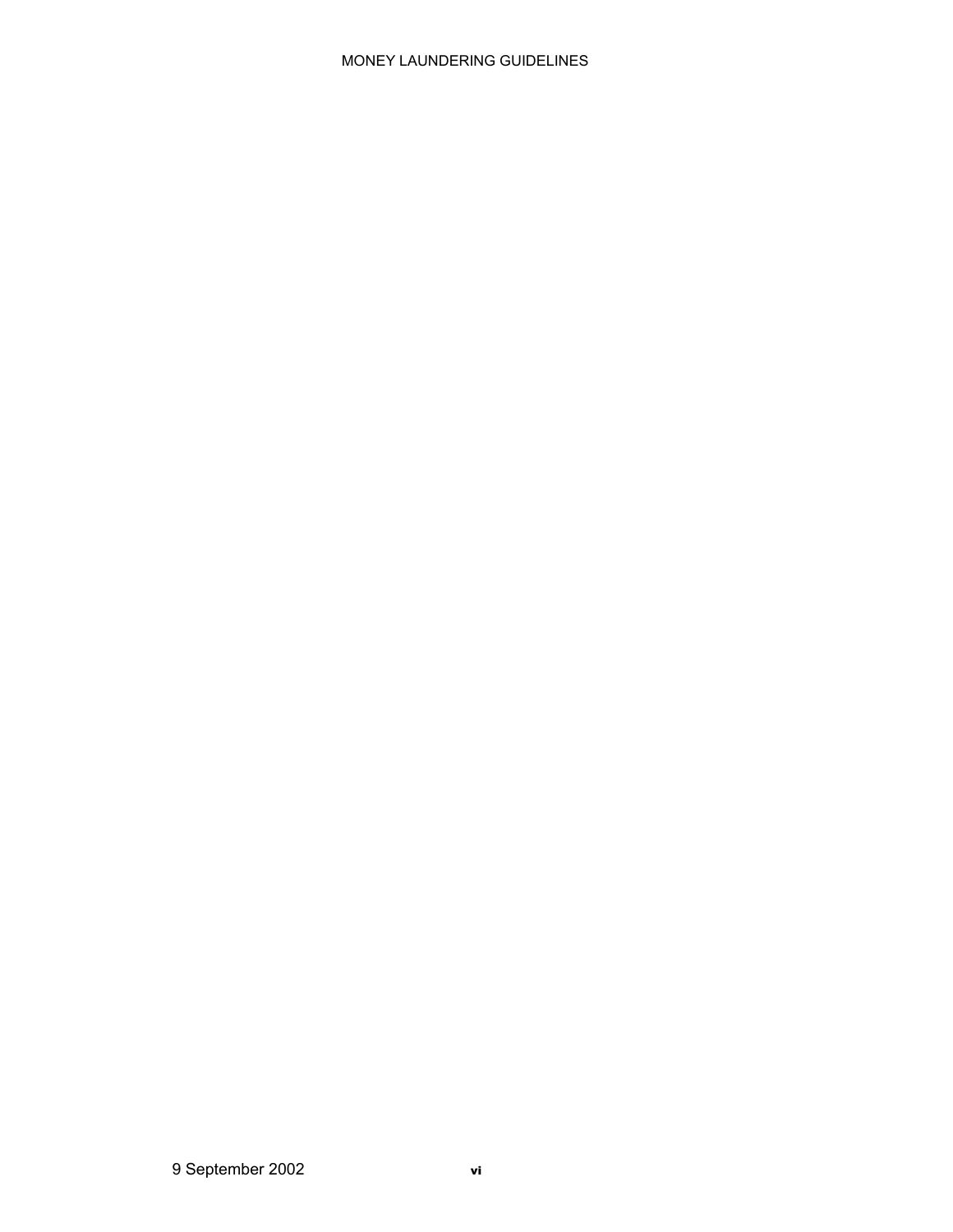#### MONEY LAUNDERING GUIDELINES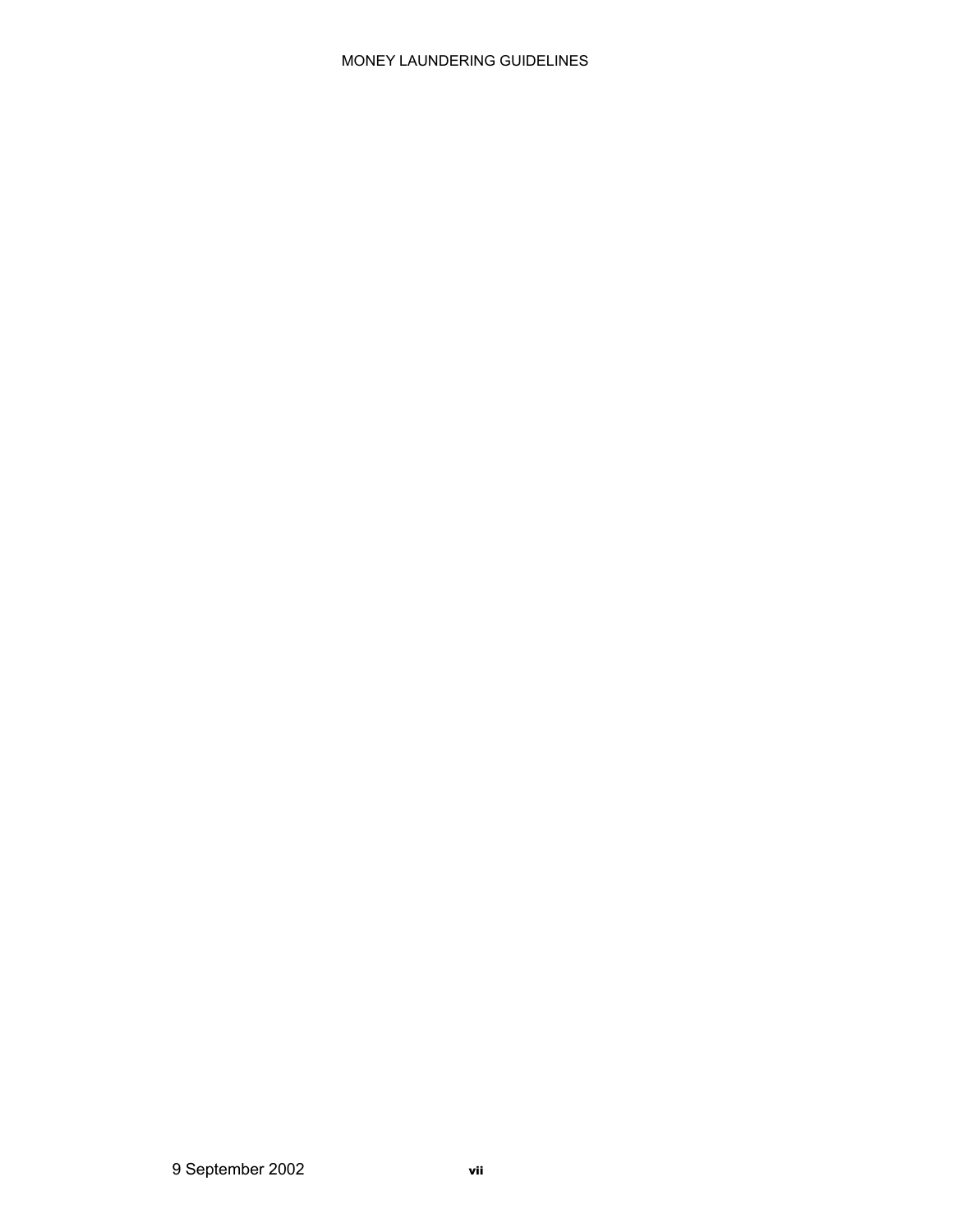# MONEY LAUNDERING — GUIDELINES FOR FINANCIAL INSTITUTIONS

# **INTRODUCTION**

#### **WHAT IS MONEY LAUNDERING?**

- (i) Money laundering is the process by which criminals attempt to conceal the illegal origin and illegitimate ownership of property and assets that are the fruits or proceeds of their criminal activities. If undertaken successfully, it also allows them to impliedly represent the proceeds of their crime as having a legitimate source, and thereby maintain control over those proceeds and dispose of them without hindrance, which, ultimately is the goal of crime committed for profit.
- (ii) Money laundering is a global phenomenon that affects all countries to varying degrees. By its very nature it is a hidden activity. However, failure to prevent the laundering of the proceeds of crime permits criminals to benefit from their actions.

#### **THE NEED TO COMBAT MONEY LAUNDERING**

- (iii) There has been a growing recognition in recent years that it is essential that criminals be prevented, whenever possible, from legitimising the proceeds of their criminal activities by converting funds from "dirty" to "clean".
- (iv) The ability to launder the proceeds of criminal activity through the financial system is vital to the success of criminal operations. Those involved need to exploit the facilities of the world's financial sector businesses, which includes facilities in Antigua and Barbuda, if they are to benefit from the proceeds of their activities.
- (v) The long term success of any of the world's financial sectors depends on attracting and retaining legitimately earned funds. Criminally earned money is invariably transient in nature. It damages reputation and deters the honest investor. Financial institutions and financial businesses that become involved in a money laundering scandal will risk likely prosecution, the loss of their good market reputation, and damaging the reputation of Antigua and Barbuda as a safe and reliable financial jurisdiction.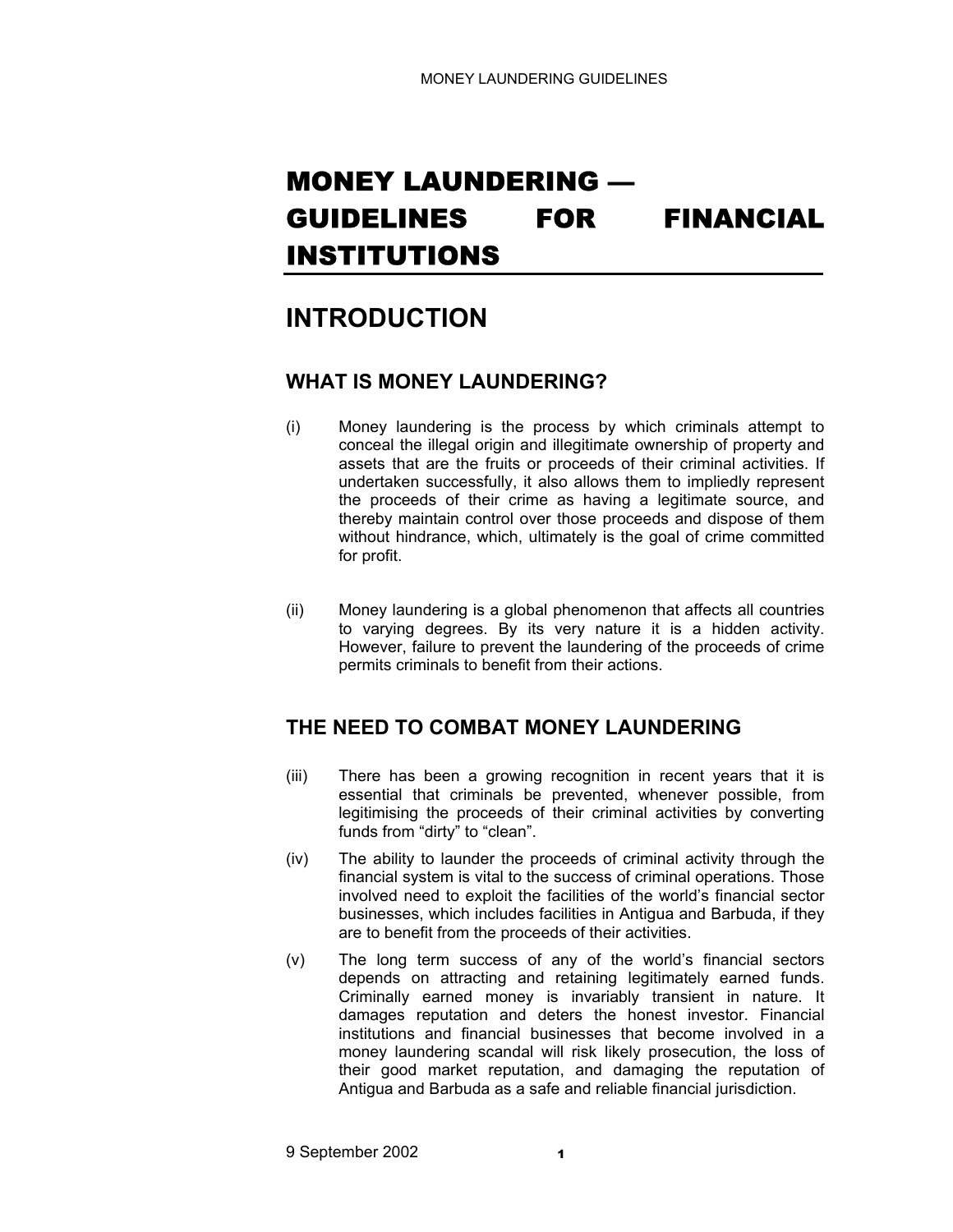- (vi) Money laundering is often thought to be associated solely with deposit taking institutions and other credit institutions. Whilst the traditional deposit taking institution processes of receiving funds, providing money transfer systems and lending do offer a vital laundering mechanism, particularly in the initial conversion from cash, it should be recognised that products and services offered by other types of financial and non-financial sector businesses are also attractive to the launderer. The sophisticated launderer often involves many other unwitting accomplices such as:
	- insurance companies
	- money exchange and transmission services
	- financial intermediaries
	- accountants and attorneys-at-law
	- surveyors and estate agents
	- casinos (including internet gaming and sports betting businesses)
	- company formation agents
	- antique dealers, car dealers and others selling high value commodities and luxury goods

#### **STAGES OF MONEY LAUNDERING**

- (vii) There is no one method of money laundering. Methods can range from the purchase and resale of a luxury item (e.g. a car or jewellery) to passing money through a complex international web of legitimate businesses and 'shell' companies *(i.e. those companies that primarily exist only as names legal entities without any trading or business activities).* Initially, however, in the case of drug trafficking and some other serious crimes, the proceeds usually take the form of cash that needs to enter the financial system by some means.
- (viii) Despite the variety of methods employed, the laundering process is accomplished in three stages which may comprise numerous transactions by the launderers that could alert a financial institution to criminal activity.
	- a) Placement the physical disposal of *the initial* proceeds derived from illegal activity.
	- b) Layering separating illicit proceeds from their source by creating complex layers of financial transactions designed to disguise the audit trail and provide anonymity.
	- c) Integration the provision of apparent legitimacy to criminally derived wealth. If the layering process has succeeded, integration schemes place the laundered proceeds back into the economy in such a way that they re-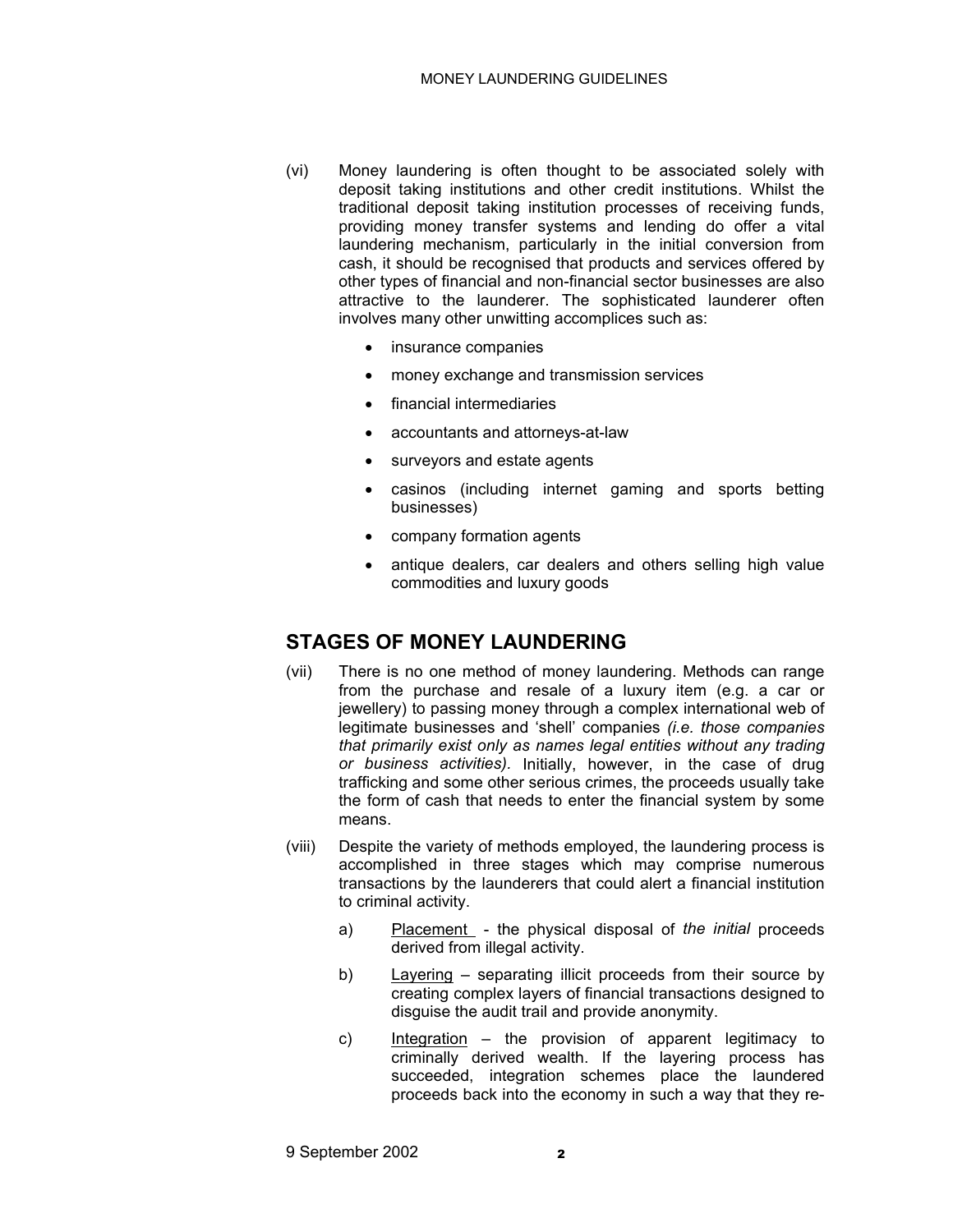enter the financial system appearing as normal business funds.

The three basic steps may occur as separate and distinct phases. They may occur simultaneously or, more commonly, they may overlap. How the basic steps are used depends on the available laundering mechanisms and the requirements of the criminal organisations.

- (ix) Certain points of vulnerability have been identified in the laundering process which the money launderer finds difficult to avoid and where his activities are therefore more susceptible to being recognised, specifically:
	- entry of cash into the financial system;
	- cross-border flows of cash; and
	- transfers within and from the financial system.

#### **Examples of Suspicious Transaction/Activity**

(x) Appendix A to these Guidelines describes a number of potentially suspicious transactions and activities relating to cash transactions.

### **WHAT THE LAW REQUIRES**

#### **[Appendix B to these Guidelines contains a summary of the Antigua and Barbuda legislation]**

(xi) This section focuses on the provisions of the Money Laundering (Prevention) Act 1996 (MLPA), which is the primary money laundering legislation, in relation to the requirements and conduct of financial institutions and their employees.

#### **OFFENCES**

(xii) The law makes it an offence for any person to obtain, conceal, retain, manage, or invest money or other property or bring such money or other property into Antigua and Barbuda if that person knows or has reasonable grounds to suspect is derived directly or indirectly from unlawful activity.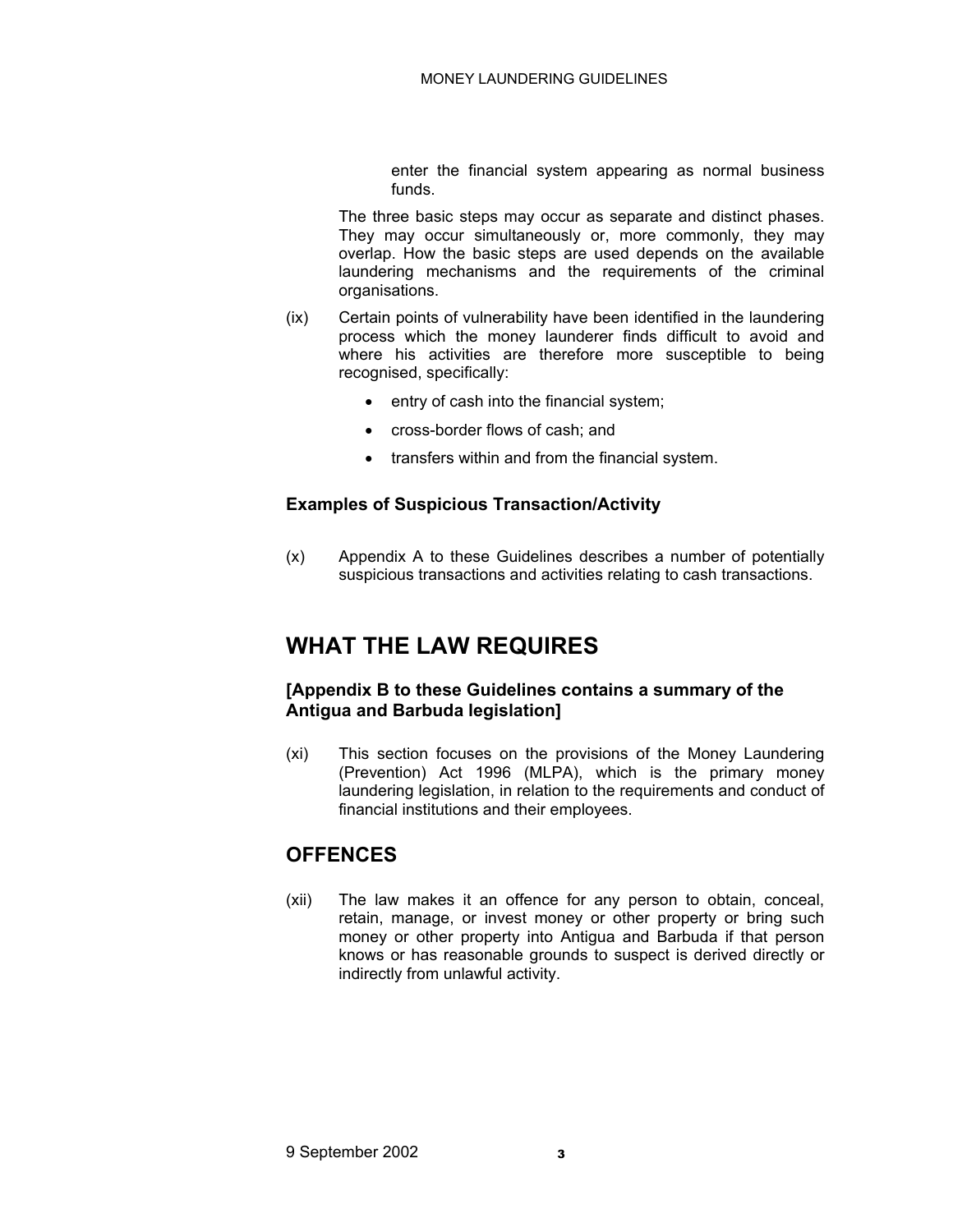#### **Assistance**

(xiii) Assistance someone to engage in money laundering includes aiding, abetting, counseling and procuring, and conspiring with someone to commit the offence.

#### **Tipping off**

(xiv) It is also an offence for anyone who knows or suspects that an investigation into money laundering has been, is being, or is about to be conducted to inform someone else of that fact thereby prejudicing the investigation.

#### **Failure to Report**

- (xv) It is an offence for a financial institution or its employees, staff, directors, owners or other authorized representatives to willfully fail to report suspicious transactions or to make a false or falsified report.
- (xvi) In the case of customer services officer, internal reporting in accordance with procedures laid down by the employer will satisfy this requirement. Reports by customer service officers should be made to the compliance officer. Upon receipt of a report from a customer services officer, a Compliance Officer must assess the report to determine whether a suspicious transaction report should be made.

#### **Customer Confidentiality**

(xvii) The legislation protects those reporting in good faith any suspicions of money laundering from claims in respect of any alleged breach of client confidentiality (See section 26 of the Act).

#### **MONEY LAUNDERING (PREVENTION) REGULATIONS 1999 ("The Regulations")**

These regulations contain provisions relating to identification and record keeping procedures. They are currently the subject of review.

Further guidance on the operation of the regulations will be provided in future updates of the guidelines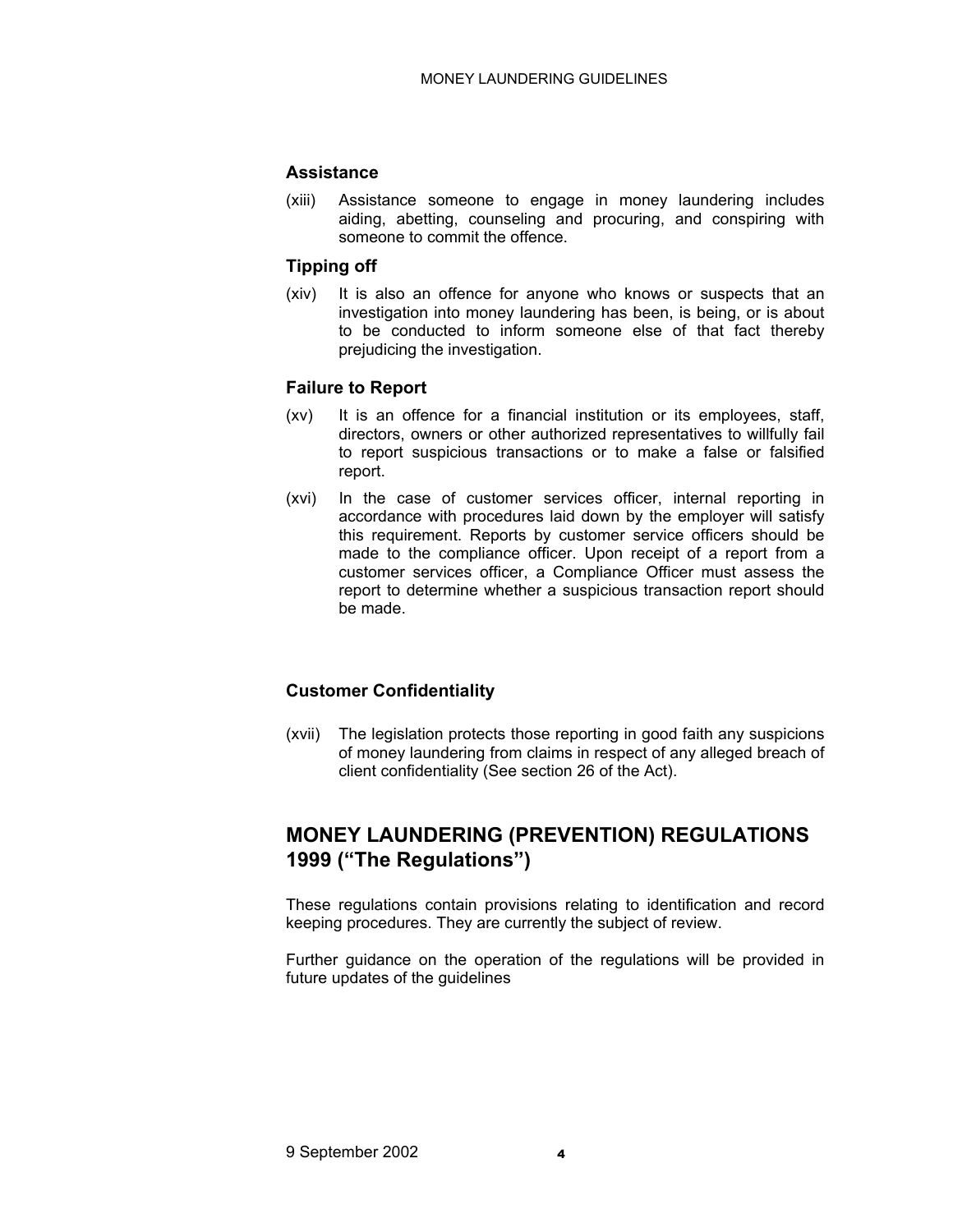# 1 Section

# **1 INTERNAL CONTROLS, POLICIES AND PROCEDURES**

#### *Responsibilities and Accountabilities*

- 1.0 Financial institutions are required to establish clear responsibilities and accountabilities to ensure that policies, procedures and controls are introduced and maintained which deter criminals from using their facilities for money laundering, **thus ensuring that they comply with their obligations under the law**. It is difficult to achieve this objective unless a person within each financial institution is given responsibility for carrying out this function together with the necessary authority to carry it out. Institutions must therefore appoint a Compliance Officer to undertake this role. In addition, the Compliance officer will be the central point of contact with the Supervisory Authority.
- 1.1 The functions of the Compliance Officer shall be to:
	- (1) receive and vet suspicious activity reports from staff
	- (2) file suspicious transaction reports with the Supervisory Authority;
	- (3) develop an anti money laundering compliance programme;
	- (4) ensure that the anti money laundering compliance programme is enforced;
	- (5) coordinate training of staff in anti money laundering awareness, detection methods etc.

#### *Recommended Procedures*

- 1.2 All financial sector businesses operating within the jurisdiction of Antigua and Barbuda should:
	- I. Have comprehensive procedures relating to the identification of their customers and the verification of customer identity in most instances;
	- II. Have procedures for the prompt validation of suspicions and subsequent reporting to the Supervisory Authority;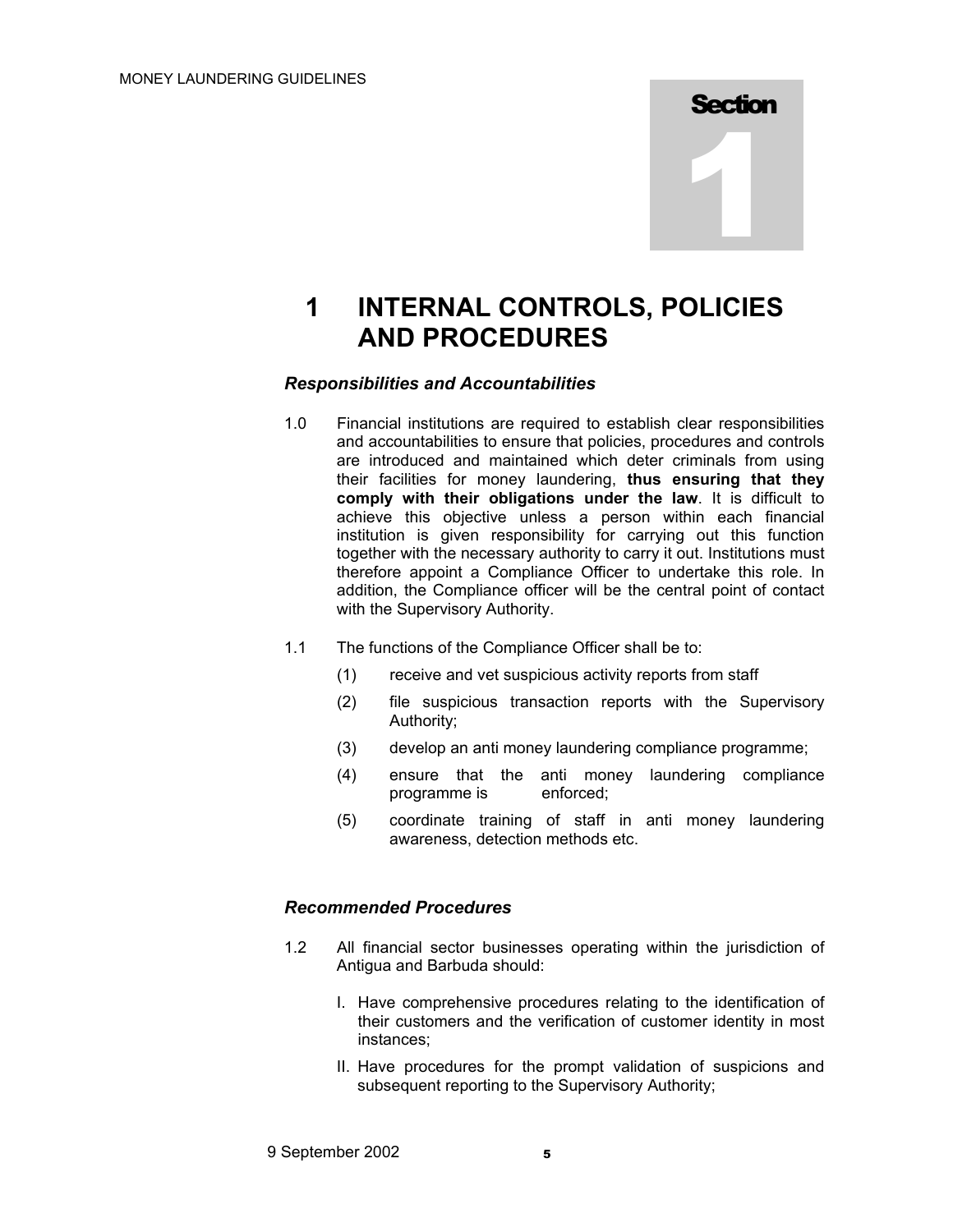- III. Provide the Compliance Officer with the necessary access to systems and records to fulfil this requirement; and,
- IV. Maintain close co-operation and liaison with the Supervisory Authority.
- 1.3 Financial institutions should make arrangements to verify, on a regular basis, compliance with policies, procedures, and controls relating to money laundering activities, in order to satisfy management that the requirement to maintain such procedures have been discharged. Larger financial institutions may wish to ask their internal audit or compliance departments to undertake this role, while smaller institutions may wish to introduce a regular review by management.
- 1.4 It is important that the procedures and responsibilities for monitoring compliance with and effectiveness of money laundering policies and procedures are clearly laid down by all financial institutions in the form of policy documents and internal procedural manuals.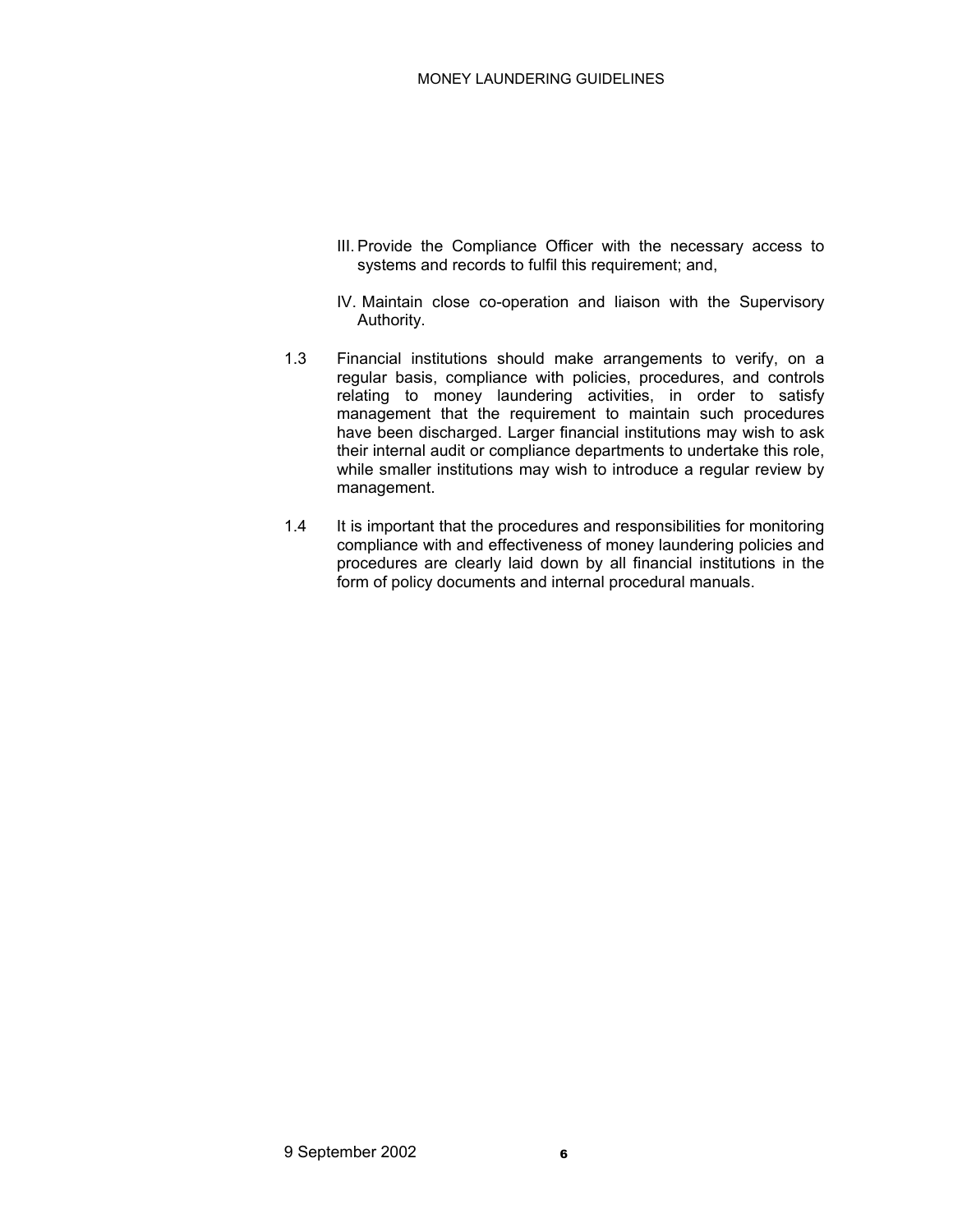# Section

2

# **2 IDENTIFICATION PROCEDURES (DUE DILIGENCE)**

# **2.1 DEPOSIT TAKING INSTITUTIONS‡**

#### **DEFINITIONS/EXPLANATIONS OF TERMS**

2.1.1 The person or company whose identity must be established and, in some cases, verified is described as a **"customer"**.

> An customer may be seeking to establish a business relationship with a deposit taking institution or may be an occasional customer undertaking a one off transaction. This can affect identification requirements.

> A "**business relationship"** is any arrangement between the deposit taking institution and a customer the purpose of which is to facilitate the carrying out of transactions between the parties on a frequent, habitual or regular basis, and where the monetary value of dealings in the course of the arrangement is not known or capable of being ascertained at the outset. The opening of an account with a deposit taking institution should therefore be treated as forming a 'business relationship'.

> A "**one off transaction"** means any transaction carried out other than in the course of an business relationship. For example, a single foreign currency transaction for a customer who does not have an account at the deposit taking institution concerned constitutes a one off transaction. A one off transaction is "significant" if it involves a sum equal to or greater than \$EC10,000.

#### **"KNOW YOUR CUSTOMER"**

 $\overline{a}$ ‡ See Appendix C, Nos. 1, 2, 4, 5, 7, 8, 9, 10, 12, 13, 15, 19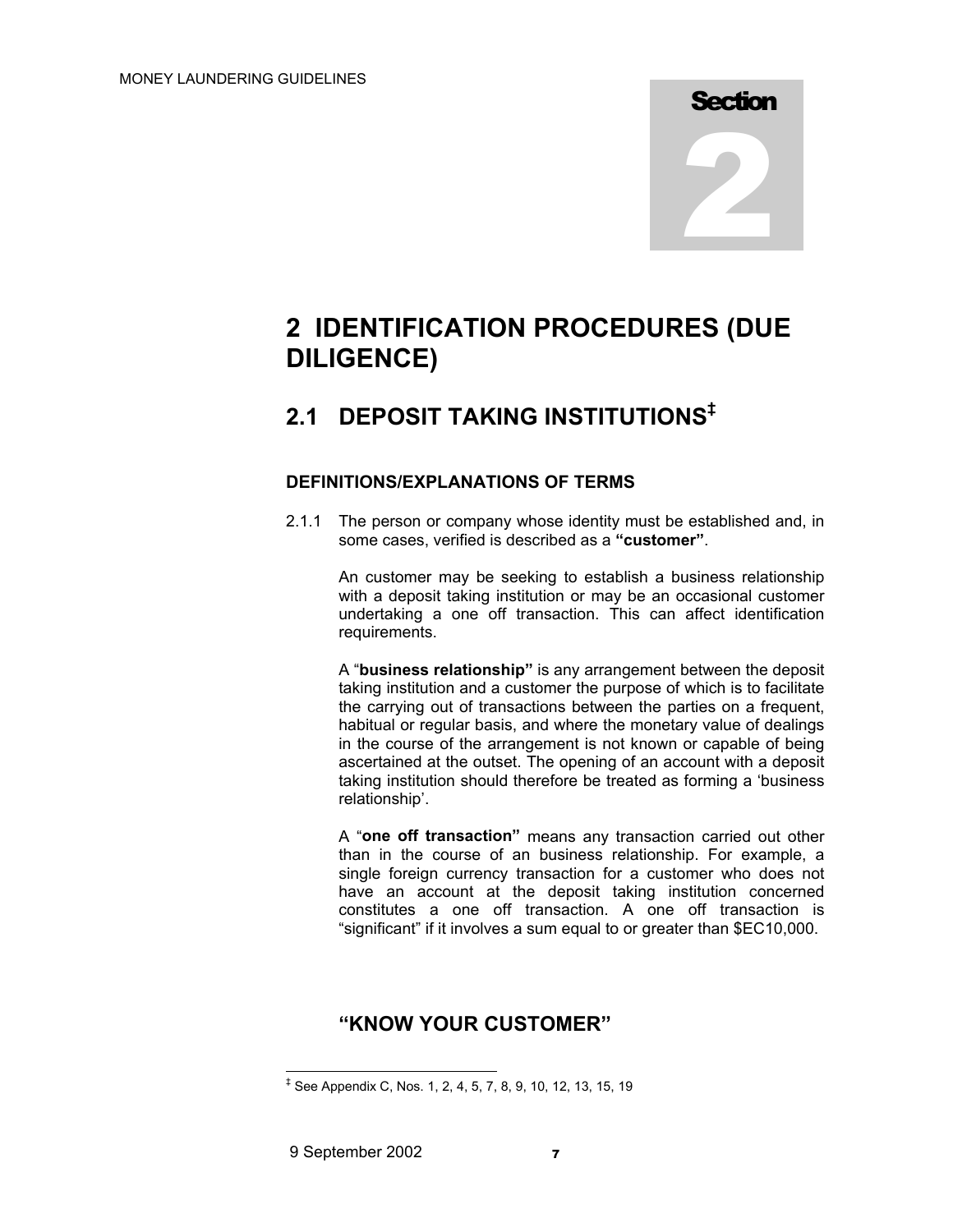- 2.1.2 "Know your customer " requirements consist of obtaining full particulars of the identity of customers (which may need to be verified in certain circumstances) and a sound knowledge of the purpose for which the customer is seeking to establish a business relationship with a financial institution. This knowledge needs to be applied to all dealings initiated by the customer. The extent to which such dealings appear not to 'fit' this knowledge base will become the basis of a financial institution's suspicion about the customer which should then be reported to the Supervisory Authority.
- 2.1.3 The need for deposit taking institutions to "know your customers" is vital for the prevention of money laundering and underpins all other activities. If a customer has established an account under a false identity, he or she may be doing so for the purpose of defrauding the deposit taking institution itself or merely to ensure that they cannot be traced or linked to the proceeds of the crime that the institution is being used to launder.
- 2.1.4 When a business relationship is being established, the nature of the business that the customer expects to conduct with the deposit taking institution should be ascertained at the outset to show what might be expected as normal activity. In order to be able to judge whether a transaction is or is not suspicious, deposit taking institutions need to have a clear understanding of the legitimate business of their customers.
- 2.1.5 The procedures which deposit taking institutions adopt to comply with money laundering legislation will inevitably overlap with the prudential fraud prevention measures which they would undertake in order to protect themselves and their genuine customers. So far as lending is concerned, a deposit taking institution will naturally want to make specific checks on a customer's credit-worthiness, employment and other income details. Such checks will often be very similar to identity checks undertaken for money laundering purposes.

#### **What is Identity?**

- 2.1.6 An individual's identity comprises
	- (a) for persons:
		- (i) name;
		- (ii) other names used;
		- (iii) residential address;
		- (iv) country of citizenship;
		- (v) date of birth.
	- (b) for incorporated entities:
		- (i) name;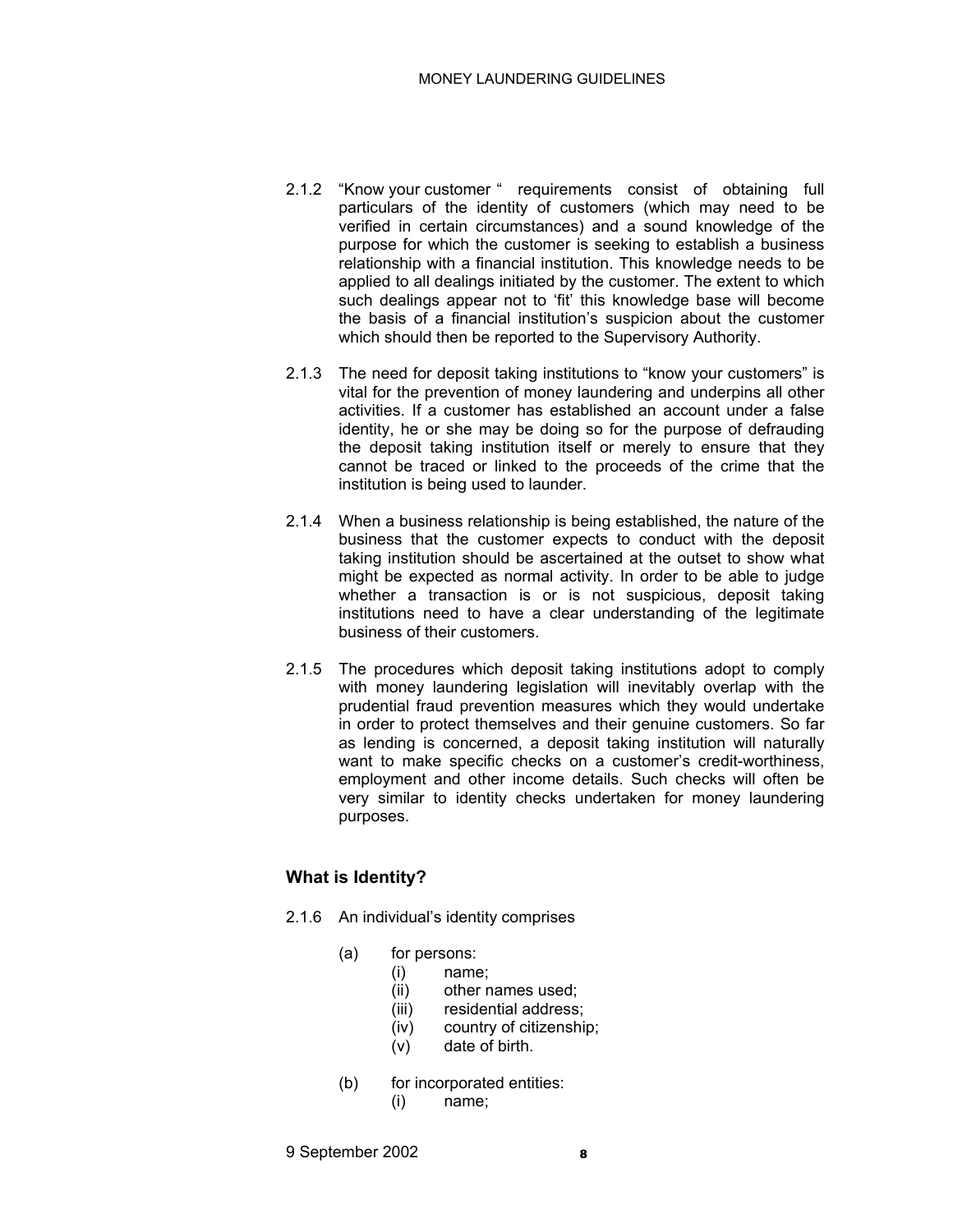- (ii) place of incorporation;
- (iii) address of registered office;
- (iv) name and address of local agent;
- (v) names of directors, secretary, other office bearers;

#### **Requirement to Identify Customers**

- 2.1.7 Financial institutions must obtain particulars of the identity of all customers:
	- $(a)$  if a relationship is conducted through an account at the time the account is opened;
	- (b) if a relationship is conducted on the basis of a one off transaction – at the time the transaction occurs.
- 2.1.8 Any subsequent changes to the identity the customer of which the deposit taking institution becomes aware should be recorded as part of the know your customer process. Generally this would be undertaken as part of best practice and due diligence (i.e. for the deposit taking institution's own protection against fraud and bad debts), but it also serves for money laundering prevention.

#### **WHEN IDENTITY MUST BE VERIFIED**

- 2.1.9 Whenever a business relationship is to be established e.g. when an account is opened with a deposit taking institution, or a significant one-off transaction or series of linked transactions is undertaken the identity of the customer must be verified.
- 2.1.10 Once verification procedures have been satisfactorily completed and a business relationship has been established, no further verification of identity is required when transactions are subsequently undertaken for that customer as long as regular contact is maintained. When an existing customer closes one account and opens another there is no need to re-verify identity. Where a business relationship becomes inactive (no transactions for a year or more) a customer's identity should be re-verified in the event that the customer wishes to recommence business activity.

#### **One off Transactions: Single or Linked**

2.1.11 Verification of identity is not needed in the case of a single one-off transaction i.e. when the applicant is not expected to require further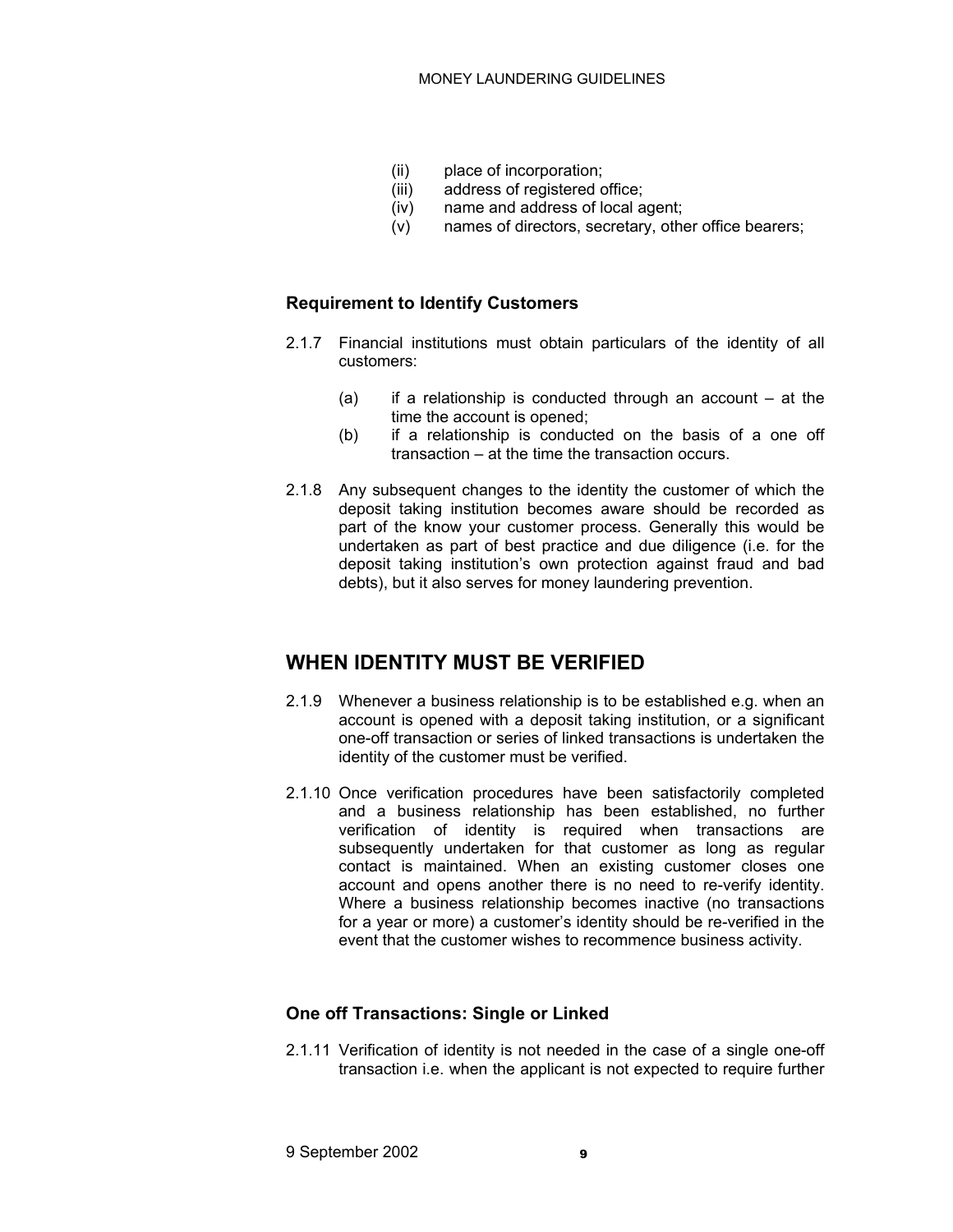services from the deposit taking institution concerned and when payment by, or to the applicant is less than EC\$10,000.

- 2.1.12 However, verification procedures should be undertaken for linked transactions that together exceed the EC\$10,000 limit, i.e. where in respect of two or more one-off transactions:
	- i. It appears at the outset to a person handling any of the transactions that the transactions are linked and that the aggregate amount of these transactions will amount to EC \$10,000;
	- ii. At any later stage it comes to the attention of such a person that the transactions are linked and that the EC \$10,000 limit has been reached.

For the purpose of these Guidelines, it is suggested that transactions, which are separated by an interval of three months or more, need not, in the absence of specific evidence to the contrary, be treated as linked.

Verification procedures should also be taken in respect of any transaction whether or not it exceeds EC\$10,000 if the customer service officer becomes suspicious about the customer or the transaction (a suspicious transaction report should also be made in such circumstances).

2.1.13 This suggested method to aggregate linked transactions is designed to identify those who might structure their business to avoid the identification procedures and is not meant to cause inconvenience to genuine business transactions. There is clearly no need to double up both ends of the same transaction.

#### **Timing of Verification Requirements**

2.1.14 What constitutes an acceptable time span for obtaining satisfactory verification of identity must be determined in light of all the circumstances including the nature of the business, the geographical location of the parties and whether it is practical to verify identity before commitments are entered into or money is deposited. Deposit taking institutions can start processing the business or application for account opening immediately, provided that it promptly takes appropriate steps to verify the customer's identity and does not transfer or pay any money out to a third party until the verification requirements have been satisfied. In preparing their procedures, deposit taking institutions will need to establish clear and consistent policies to deal with situations where satisfactory evidence of identity cannot be obtained. In some circumstances, the failure of an applicant to provide satisfactory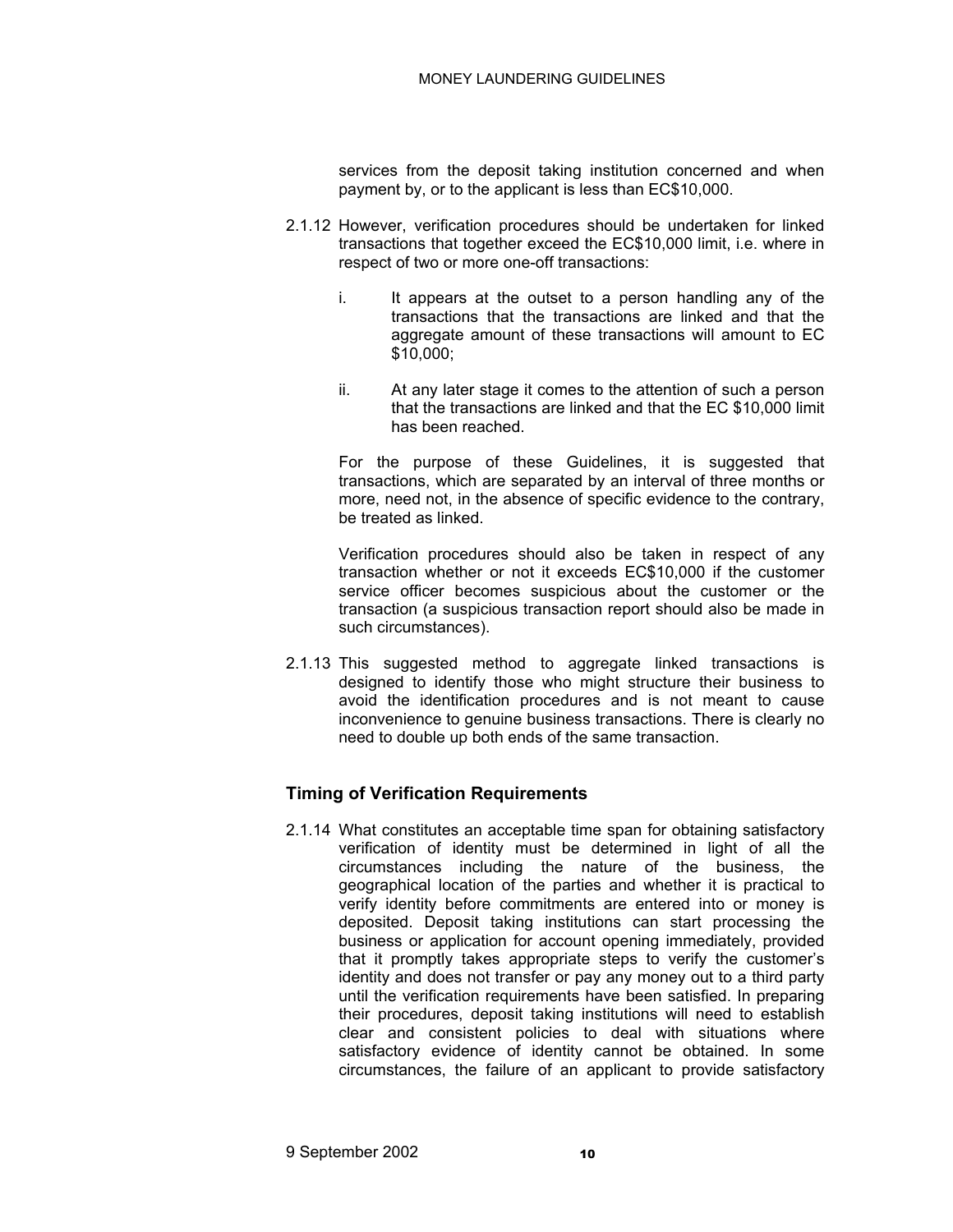evidence of identity without adequate explanation may in itself lead to a suspicion that the investor is engaged in money laundering.

#### **VERIFICATION PROCEDURES**

#### **Establishing satisfactory Evidence of Identity**

- 2.1.15 A deposit taking institution should establish to its satisfaction that it is dealing with a real person or entity (natural, corporate or legal), and verify the identity of those persons who have power to operate any deposit taking institution or investment account. If funds to be deposited or invested are being supplied by or on behalf of a third party, it is essential to establish the identity of the third person (i.e. the underlying beneficiary).
- 2.1.16 In respect of joint personal accounts the name and address of all account holders should be verified in accordance with the procedures set out below.

#### **IDENTITY VERIFICATION FOR PERSONAL CUSTOMERS**

#### **Personal Customers Resident in Antigua and Barbuda**

- 2.1.17 The following information should be established or independently verified:
	- True name and other names used by the customer;
	- Correct permanent address, including telephone number
- 2.1.18 The date of birth is also important as an identifier in support of the name and is of particular value to law enforcement agencies in an investigation. In addition, obtaining a date of birth provides an extra safeguard if, for example, a forged or stolen passport or driving licence is used to confirm identity which bears a date of birth that is clearly inconsistent with the age of the person presenting the document

#### *Documentary Evidence*

2.1.19 Where an applicant is seen in person, their true name and other names used should be verified by reference to a document which has been obtained from a reputable source which bears a photograph. This would normally be a current valid passport, driver's licence or government issued identity card. That part of the document containing particulars of the person's identification should be copied and retained on the customer's file.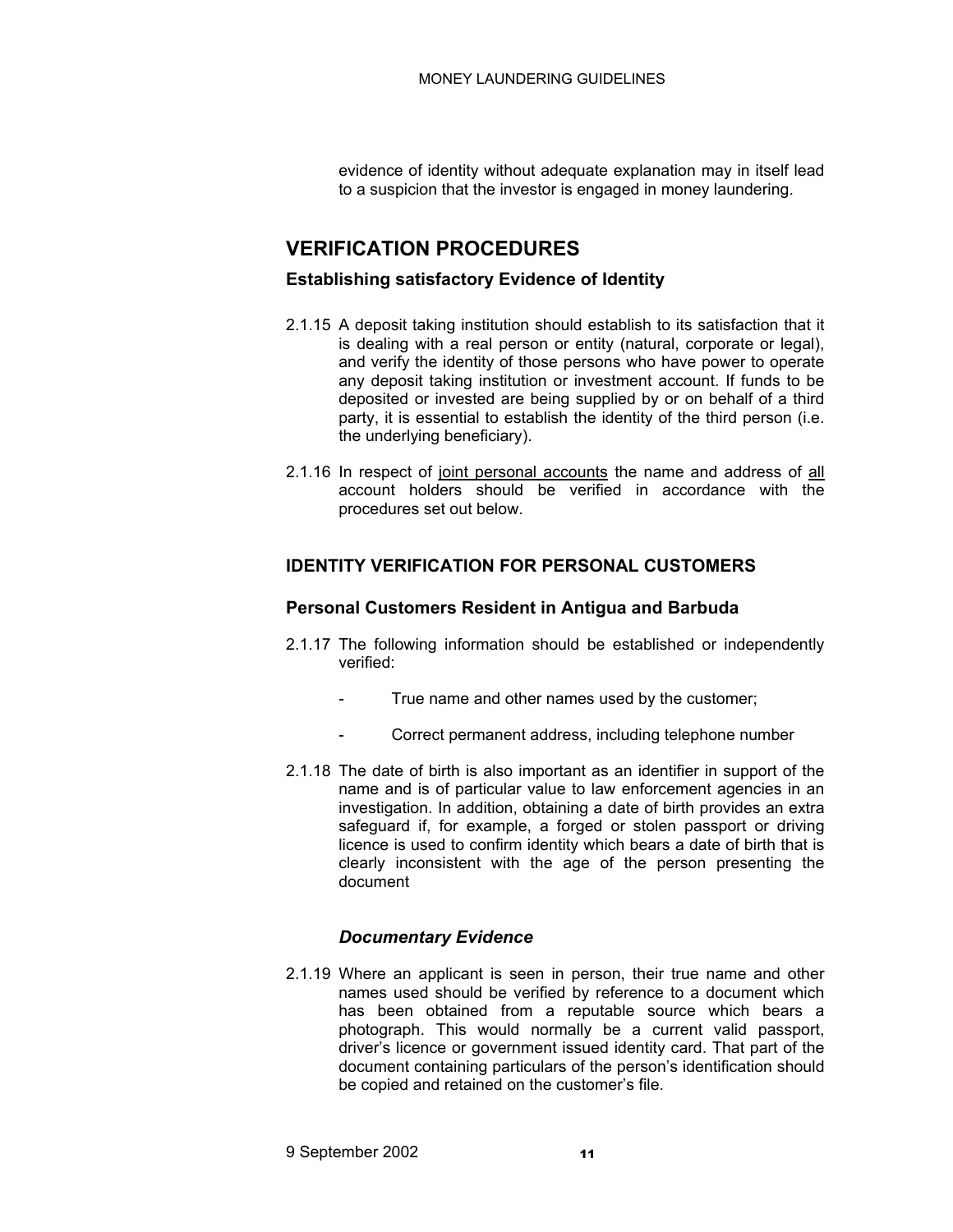2.1.20 Because documents providing photographic evidence of identity need to be compared with the applicant's appearance, and to guard against the dangers of postal intercept and fraud, prospective customers should not be asked to send their original identity documents by post to a deposit taking institution. In the event that internal procedures require sight of a current passport or national identity card where there is no face to face contact, then a certified copy should be requested.

#### *Other Searches and Enquiries*

- 2.1.21 In addition to the name, it is important that the current permanent address is verified, as it is an integral part of identity. Satisfactory evidence can be obtained by undertaking a combination of the following checks:
	- Checking the Register of Electors;
	- Making a credit reference agency search;
	- Requesting sight of a recent utility bill, tax bill, deposit taking institution statement (to guard against forged or counterfeit documents, care should be taken to check that the documents offered are originals);
	- Checking a local telephone directory.
- 2.1.22 An introduction from a respected customer personally known to the Manager, or from a trusted member of staff, may assist the verification procedure but cannot replace it. Details of who initiated and authorised the introduction should be recorded on the customer's file. Directors/senior managers must not require or request other staff to breach account opening procedures as a favour to a customer.

#### *Identity Verification of Minors, Students, the Elderly and Disabled People*

[Note: Re Minors: this section applies only to deposit, savings and investment accounts, since minors are legally precluded from applying for mortgages and other loans.]

2.1.23 It is acknowledged that there will be circumstances when Antiguan and Barbudan residents, particularly young persons, the elderly and disabled people, may not be able to provide full documentary evidence of their identity, and where independent address verification is not possible. In such cases, a senior manager could authorise the opening of an account if he or she is satisfied with the circumstances but must record his or her authorisation on the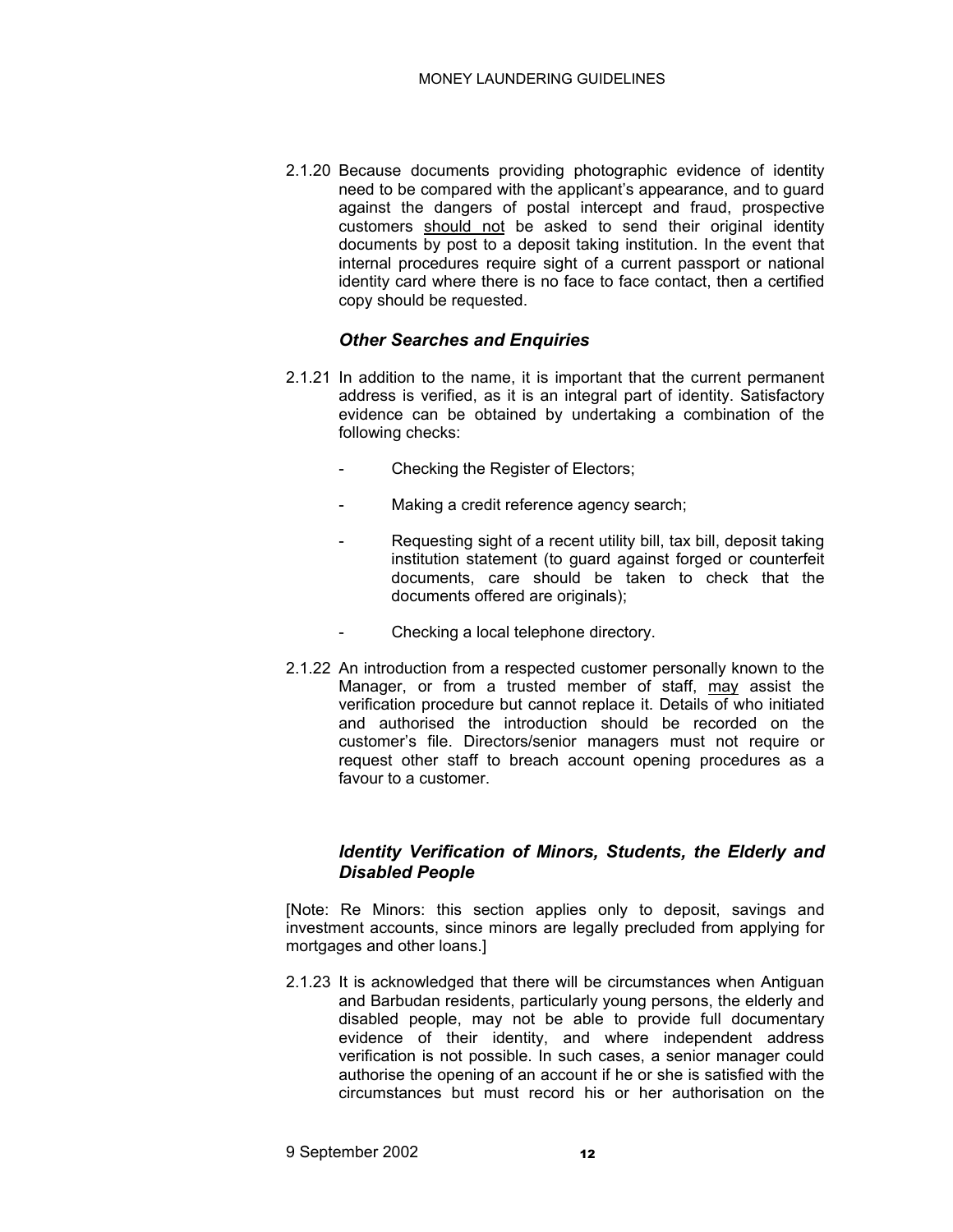customer's file, and must also retain this information in the same manner and for the same period of time as other identification records.

- 2.1.24 It is important that young persons, elderly and disabled people, should not be precluded from opening deposit taking institution accounts merely because they cannot produce the preferred documents confirming their identity. Internal procedures should allow for such circumstances and should provide appropriate advice to account opening staff on how identity can be confirmed and what local checks can be made.
- 2.1.25 When opening accounts for students and other young people, the normal identification procedures, set out in the above paragraphs, should be followed as far as possible. Where such procedures would not be relevant, or do not provide satisfactory evidence of identity, verification could be obtained via the home address of the parent(s) or by making enquiries of the applicant's college or University. However, care should be taken at the commencement of the academic year before a student has taken up residence at the college, as registration frauds are known to occur at this time.
- 2.1.26 Under normal circumstances, a minor would be introduced to the deposit taking institution by a family member or guardian who has an existing relationship with the institution concerned. In cases where such a nominee opening account is not already known to the deposit taking institution, the identity of that nominee, or of any other person who will have control of the account, should be verified.
- 2.1.27 For accounts opened through a school related scheme, the school should be asked to provide the date of birth and permanent address of the pupil to complete standard account opening procedures.

#### **Personal Accounts of Non Residents of Antigua and Barbuda**

#### *Face to Face Applications*

2.1.28 For those prospective customers who are not normally resident in Antigua and Barbuda but who make face to face contact, passports or national identity cards will always be available and copies of those parts of such documents which contain particulars of a customer's identity should be obtained. It is impractical to set out detailed descriptions of various identity cards and passports that might be offered as evidence of identity by foreign nationals. In addition, deposit taking institutions should verify the identity and address of an applicant with a reputable credit or financial institution in the applicant's home country or country of residence. Alternatively, where a foreign national is temporarily resident in Antigua or Barbuda, reference might be made to an employer, learning institution, etc. to corroborate the applicant.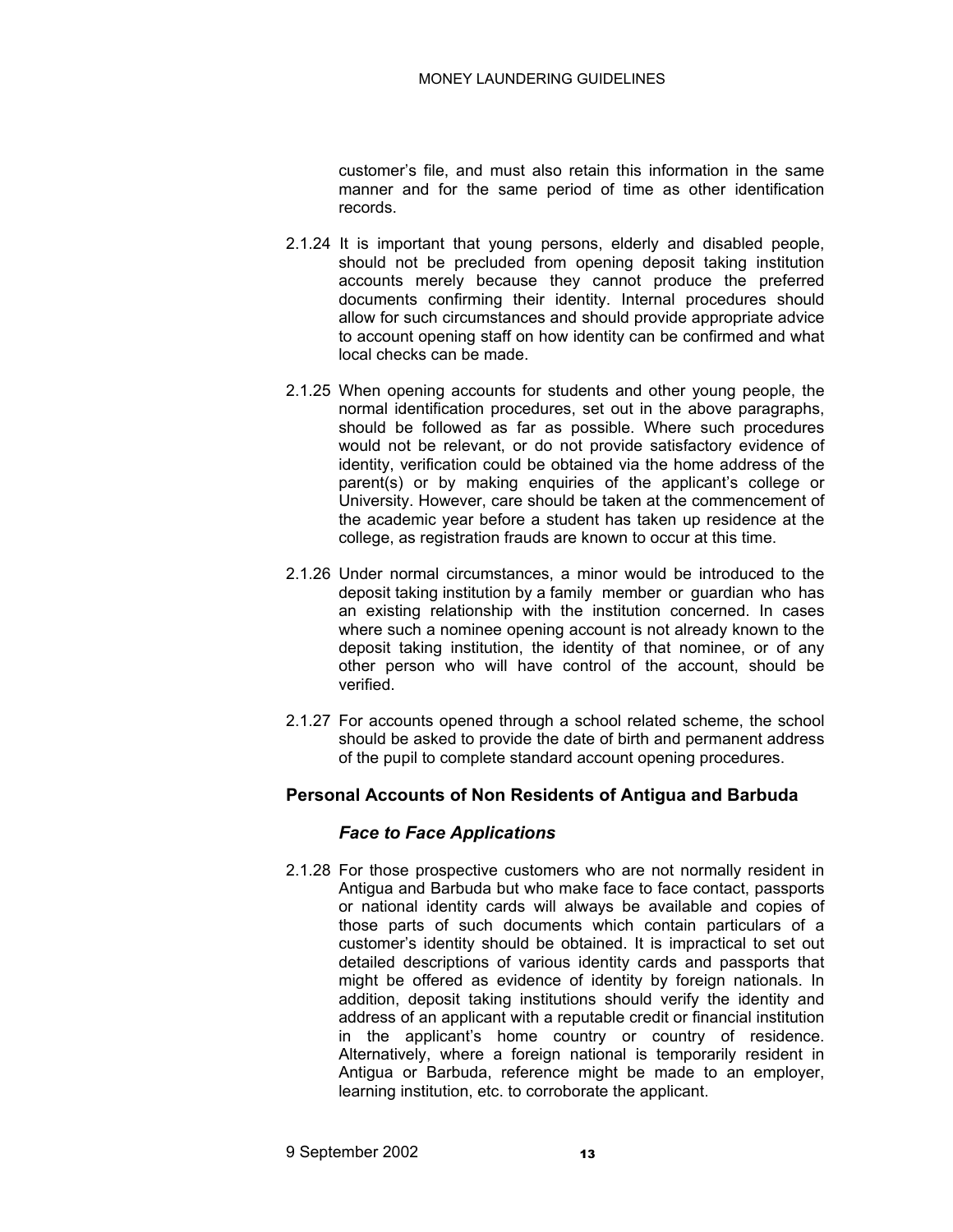#### **Executorship Accounts**

- 2.1.29 Where an account is opened for the purpose of winding up the estate of a deceased person, the identity of the executor(s)/administrators of the estate should be verified in line with the requirements for other accounts, depending on the nature of the executors (i.e. whether personal, corporate or a firm of solicitors).
- 2.1.30 However, the identity of the executor or administrator should not normally need to be verified when payment from an established deposit taking institution in the deceased's name is being made to the executors or administrators in accordance with the Grant of Probate or Letters of Administration solely for the purpose of winding up the estate.
- 2.1.31 Payments to the underlying beneficiaries on the instructions of the executor or administrator may be made without additional verification requirements.
- 2.1.32 In the event that any suspicions are aroused concerning the nature or origin of assets comprising an estate that is being wound up, then a report of the suspicions should be made in accordance with the procedures set out in this document.

#### **Power of Attorney**

2.1.33 The authority to deal with assets under a Power of Attorney constitutes a business relationship and therefore, where appropriate, it may be advisable to check the identity of holders of powers of attorney or third party mandates. Records of all transactions undertaken in accordance with the Power of Attorney should be kept in accordance with procedures laid out in this document.

#### **Non-Face to Face Verification: Non Residents of Antigua and Barbuda**

- 2.1.34 For prospective non-resident customers who wish to open an account with a deposit taking institution *without face to face contact,*  it will not be practical to seek sight of the original of a passport or national identity card. There are a number of alternative measures that can be taken
	- a certified copy of the passport should be obtained;
	- An account opening reference can be sought from a reputable credit or financial institution in the applicant's home country. Verification details should be requested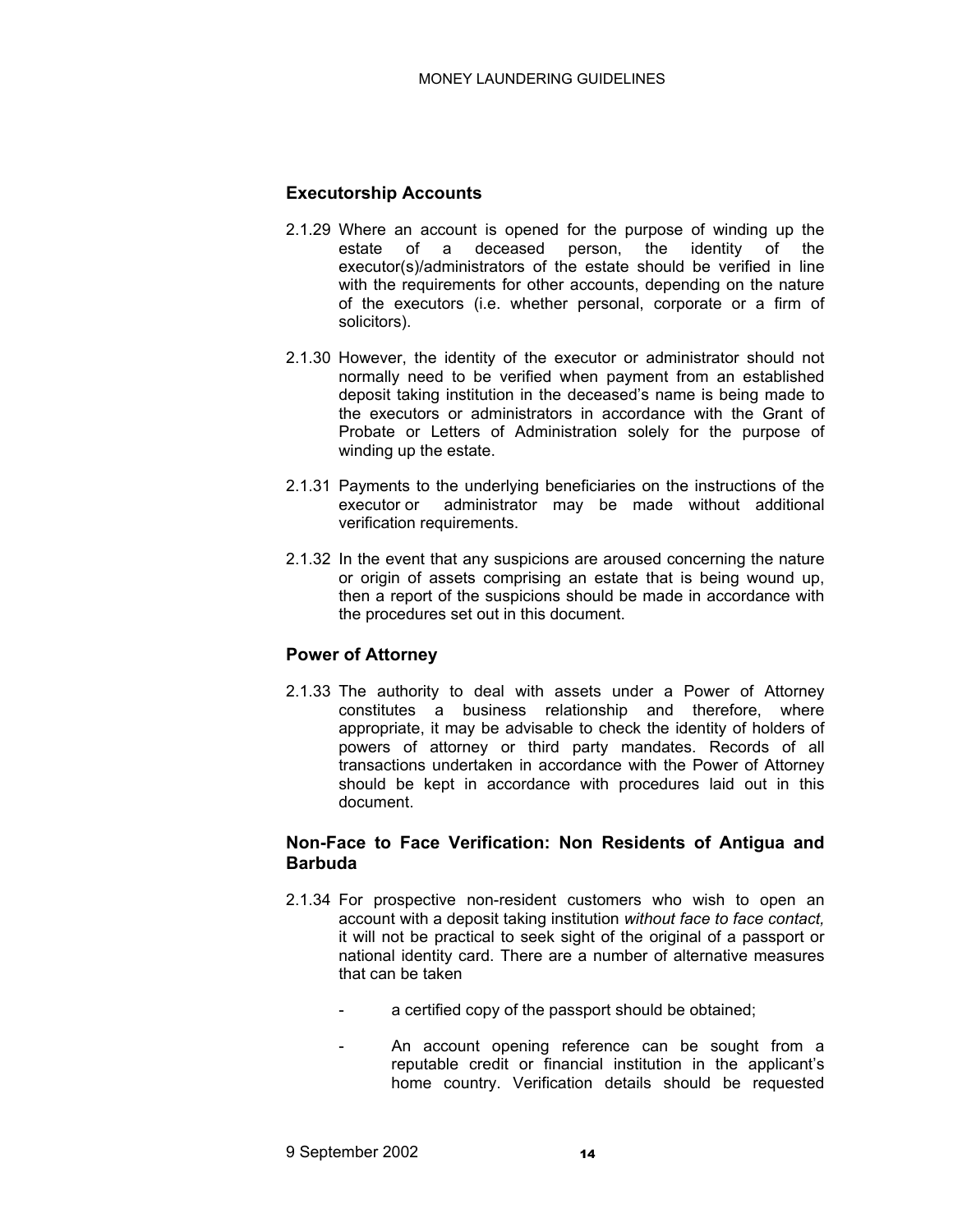covering true name/s used, current permanent address, date of birth*,* and verification signature.

2.1.35 Particular care should be taken when relying on financial sector businesses from countries with substandard money laundering regulations to ensure that the customer's identity and current permanent address can be confirmed. Copies of relevant identity documents should be sought and retained in Antigua and Barbuda.

#### **Internet and Cyberbanking**

- 2.1.36 Internet banking adds a new dimension to the risks faced by financial institutions and opens up new mechanisms for fraud and money laundering because its use is largely unregulated.
- 2.1.37 Any deposit taking institution offering Internet banking facilities should implement procedures to identify and authenticate the customer, and should ensure that there is sufficient communication to confirm address and personal identity. Care should be taken to ensure that the same supporting documentation is obtained from Internet customers as for other non face to face customers.
- 2.1.38 Deposit taking institutions should consider regular monitoring of accounts opened on the Internet. Unusual transactions should be investigated and reported if suspicious.

#### **IDENTITY VERIFICATION FOR INSTITUTIONS**

#### **Incorporated Entities**

- 2.1.39 Copies of the following documents should be obtained in order to verify particulars of identification provided by corporate customers (whether registered onshore or offshore):
	- (a) certificate of incorporation;
	- (b) memorandum and articles of association;
	- (c) certificate showing the registered office of the corporation;
	- (d) company registration form showing particulars of current directors

#### **Clubs and Societies**

2.1.40 In the case of accounts to be opened for clubs or societies, a deposit taking institution should satisfy itself as to the legitimate purpose of the organisation by, for example, requesting sight of the constitution. The identity of all signatories should be verified and, when signatories change, care should be taken to ensure that the identity of new signatories is verified.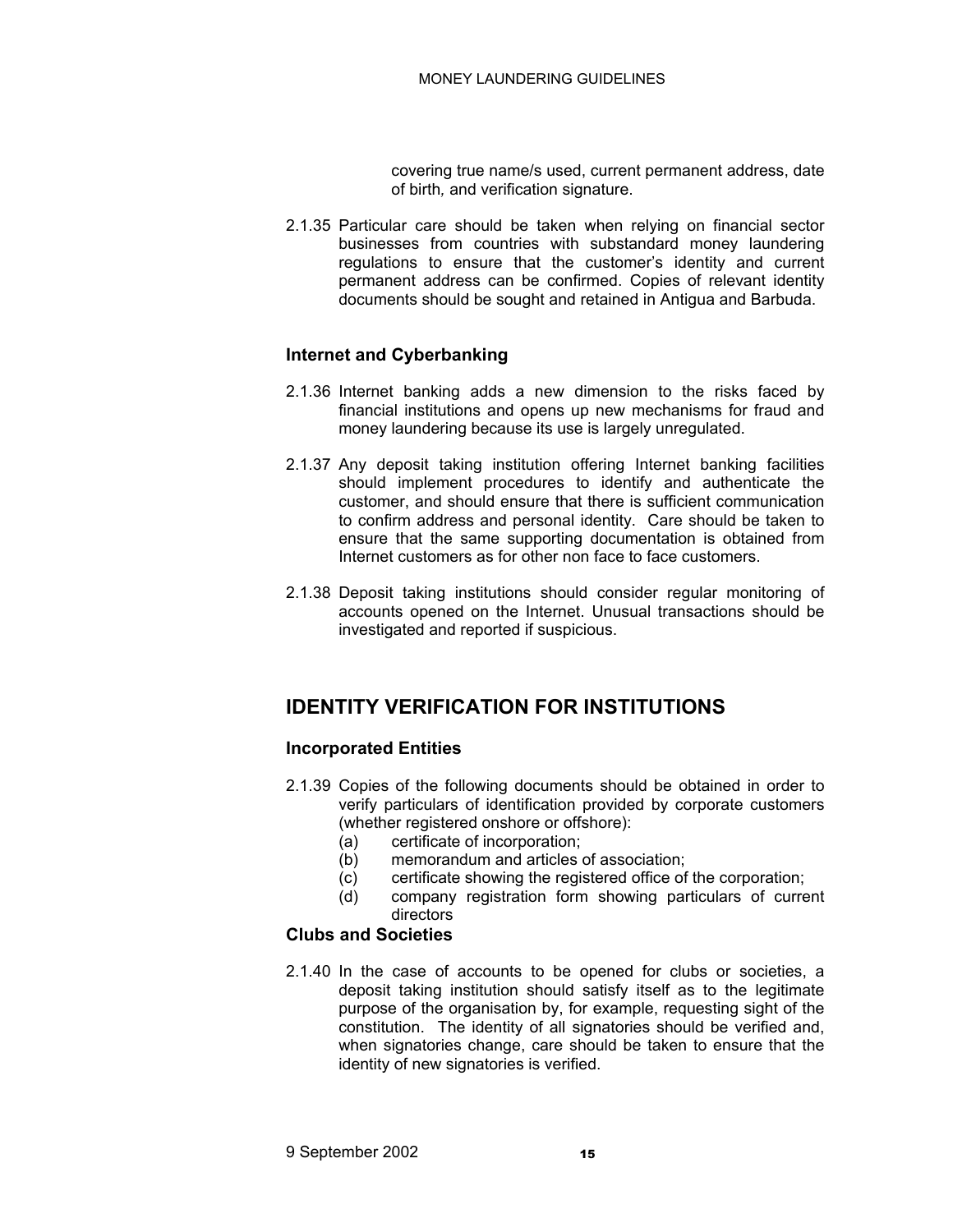#### **TRUST, NOMINEE AND FIDUCIARY ACCOUNTS**

- 2.1.41 Trust, nominee and fiduciary accounts are a popular vehicle for criminals wishing to avoid the identification procedures and mask the origin of the criminal money they wish to launder.
- 2.1.42 In addition to the usual procedures relating to the identification of the account holder, measures must be taken to establish and verify the identity of the underlying beneficiary on whose behalf an applicant for business is acting. For trusts, this will generally mean being able to rely on an introduction certificate from a professional trustee or other regulated financial sector business, thereby creating a chain of responsibility. The trustees/nominees should therefore be asked to state from the outset the capacity in which they are operating or making the application. Sight of the original trust deed, and any subsidiary deed evidencing the appointment of current trustees, other should also be obtained. Any application to open an account or undertake a transaction on behalf of another without the applicant's identifying their trust or nominee capacity should be regarded as suspicious and should lead to further enquiries.
- 2.1.43 An important factor to avoid laundering via trust, nominee and fiduciary accounts is that information on the identity of the settlor and/or beneficial owner of the funds, who provided the funds, and of any controller or similar person having power to appoint or remove the trustees or fund managers and the nature and purpose of the trust must be available to law enforcement in the event of an enquiry. Deposit taking institutions should therefore obtain the identity of the underlying principals, in particular those who are supplying and have control of the funds.

#### **"CLIENT ACCOUNTS" OPENED BY PROFESSIONAL INTERMEDIARIES**

2.1.44 The above guidelines relating to trusts, nominees and fiduciaries apply to lawyers, accountants and other business intermediaries who may seek to establish accounts with financial institutions on behalf of their clients.

#### **ACQUISITION OF ONE FINANCIAL SECTOR BUSINESS BY ANOTHER**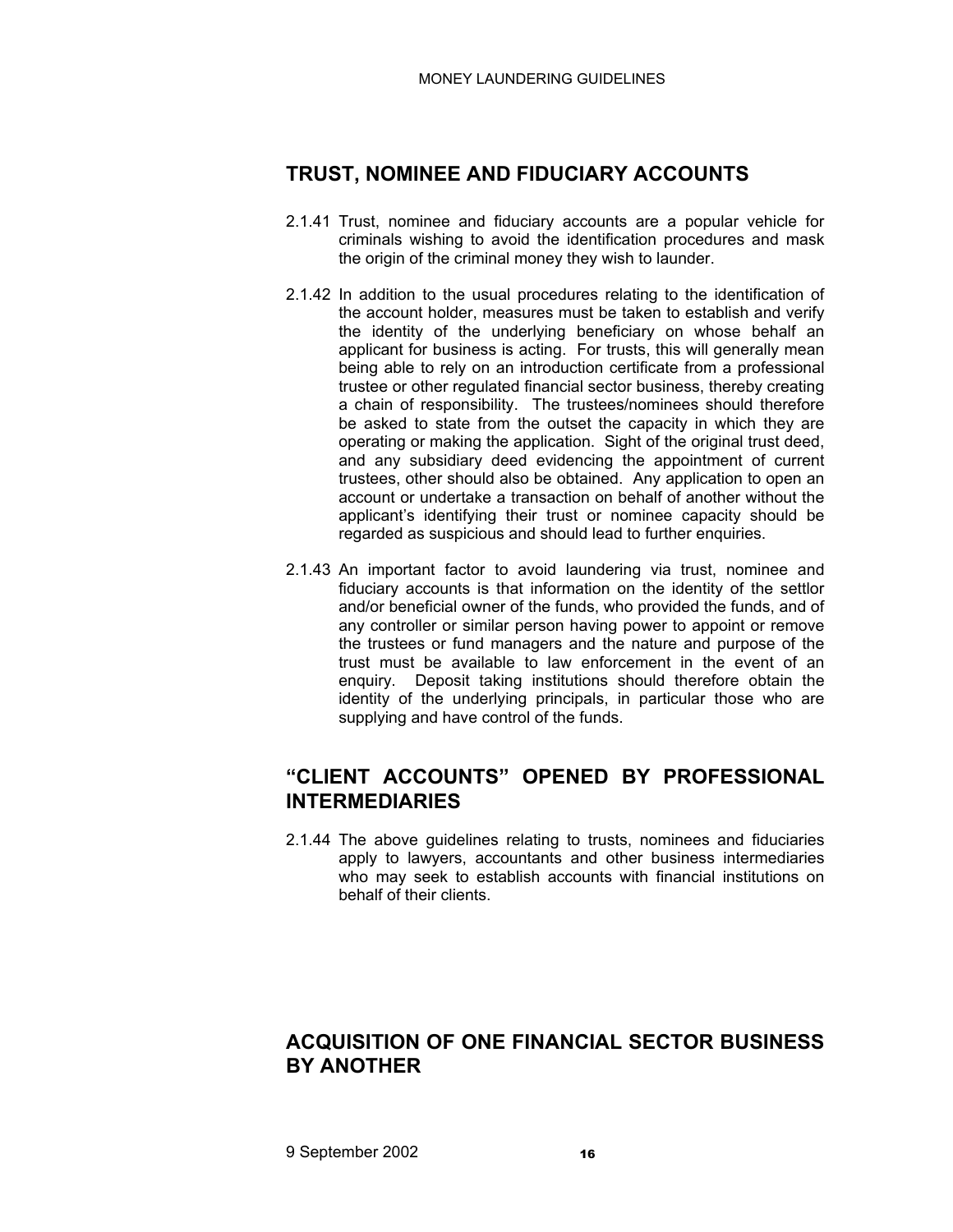- 2.1.45 When a deposit taking institution acquires the business and accounts of another financial sector company or firm, either in whole or as part of a portfolio (i.e. the mortgage book), it is not necessary for the identity of all existing customers to be reidentified, provided that all customer account records are acquired with the business and that due diligence enquiries do not give rise to doubt that the money laundering procedures previously adopted by the business that has been acquired have been fully satisfied in accordance with Antiguan and Barbudan requirements.
- 2.1.46 In the event that the money laundering procedures previously undertaken have not been in accordance with Antiguan and Barbudan requirements, or the procedures cannot be checked, or the customer records are not available to the acquiring deposit taking institution, verification of identity procedures will need to be undertaken for all transferred customers as soon as is practicable.

# **2. IDENTIFICATION PROCEDURES (DUE DILIGENCE)**

# **2.2 INTERNET GAMING§**

- 2.2.1 Internet gaming businesses, either casinos or sports betting operations, are a relatively new form of financial institution for Antigua and Barbuda. Insofar as they accept funds from customers for the purpose of opening 'player accounts' they are similar to the financial institutions for which guidelines are provided in 2.1. However, there are a number of differences which justify the creation of special guidelines for such financial institutions.
- 2.2.2 Internet gaming businesses are subject both to the provisions of the MLPA and to the Interactive Gaming and Interactive Wagering Regulations 2001 (IGIWR). The terms "player", "player accounts" and "licence holder" have the same meaning as is given to them in the IGIWR.
- 2.2.3 Section 1 of these Guidelines relating to the establishment of a compliance programme by financial institutions and paragraphs  $2.1.1 - 2.1.8$  relating to customer (player) identification apply to internet gaming businesses, save that all business transacted between a player and a licence holder must be conducted via a player account. Guidelines relating to one off transactions and linked one off transactions therefore do not apply.

#### **VERIFICATION OF IDENTITY**

 $\overline{a}$ 

<sup>§</sup> See Appendix C, No. 16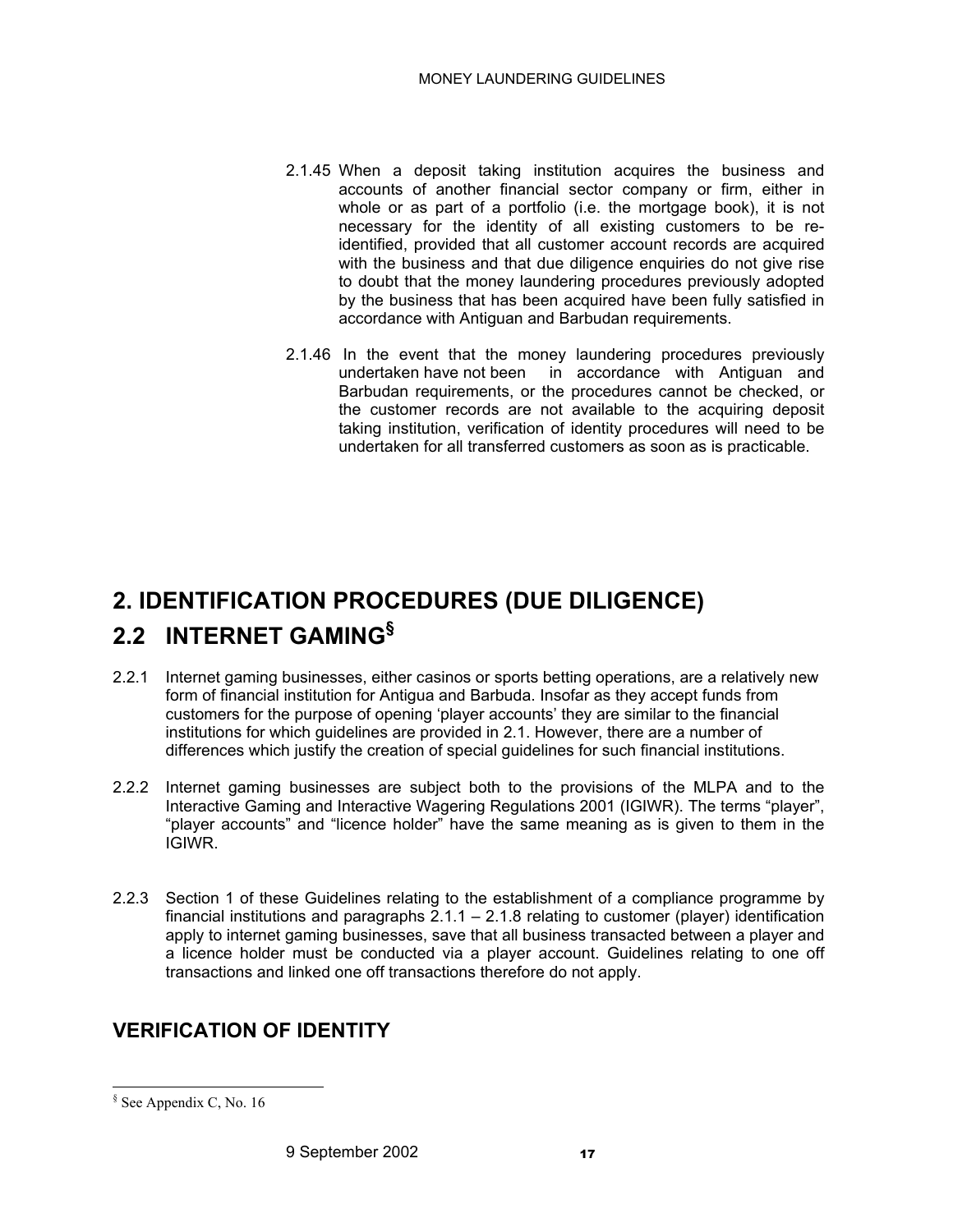- 2.2.4 Regulation 127(a) of the IGIWR provides that no payment in excess of \$US5,000 may be made from a player account unless satisfactory evidence of the player's age, place of residence and identity has been provided to the licence holder.
- 2.2.5 Satisfactory evidence of age, residence and identity consists of:
	- (a) Production to the licence holder of a photocopy of the relevant parts of an identification document issued by a government or government authority such as a passport, driver's licence or identity card;
	- (b) Satisfactory credit check or banking reference that does not produce any information inconsistent with that contained in subparagraph (a) or with any other particulars provided by the player at the time their player account was opened.
- 2.2.6 The information derived as a result of the verification procedures in paragraph 2.2.5 must confirm the age, residence and identity of the player.
- 2.2.7 Where incomplete or unsatisfactory evidence of identity is provided no payments should be made from the player account and the matter should be discussed with the Directorate of Gaming. If the failure to provide the necessary information raises a suspicion concerning the player a suspicious transaction report should also be filed with both the Supervisory Authority and the Directorate of Gaming.

#### **PAYMENTS FROM PLAYERS**

- 2.2.8 Licence holders may only accept payments by means of:
	- (a) credit or debit card;<br>(b) electronic transfer;
	- electronic transfer;
	- (c) wire transfer;
	- (d) cheque
	- (e) or by such other means as may, from time to time be approved by the Financial Sector Regulatory Commission.
- 2.2.9. Payments referred to in paragraph 2.2.8 should only be accepted if they are processed through properly established, reputable and well regulated financial institutions.
- 2.2.10 Licence holders may never receive payments from players in cash.

#### **PAYMENTS TO PLAYERS**

- 2.2.11 Payments to players should only be made to the address shown to be their residential address. Under no circumstances should payments be made to third parties or to jurisdictions other than the jurisdiction from which the stake money paid into the player's account was paid.
- 2.2.12 Payments to players for an amount exceeding \$US 25,000 should be made the subject of a significant transaction report to the Supervisory Authority within 48 hours of the payment being made (IGIWR 125(d)).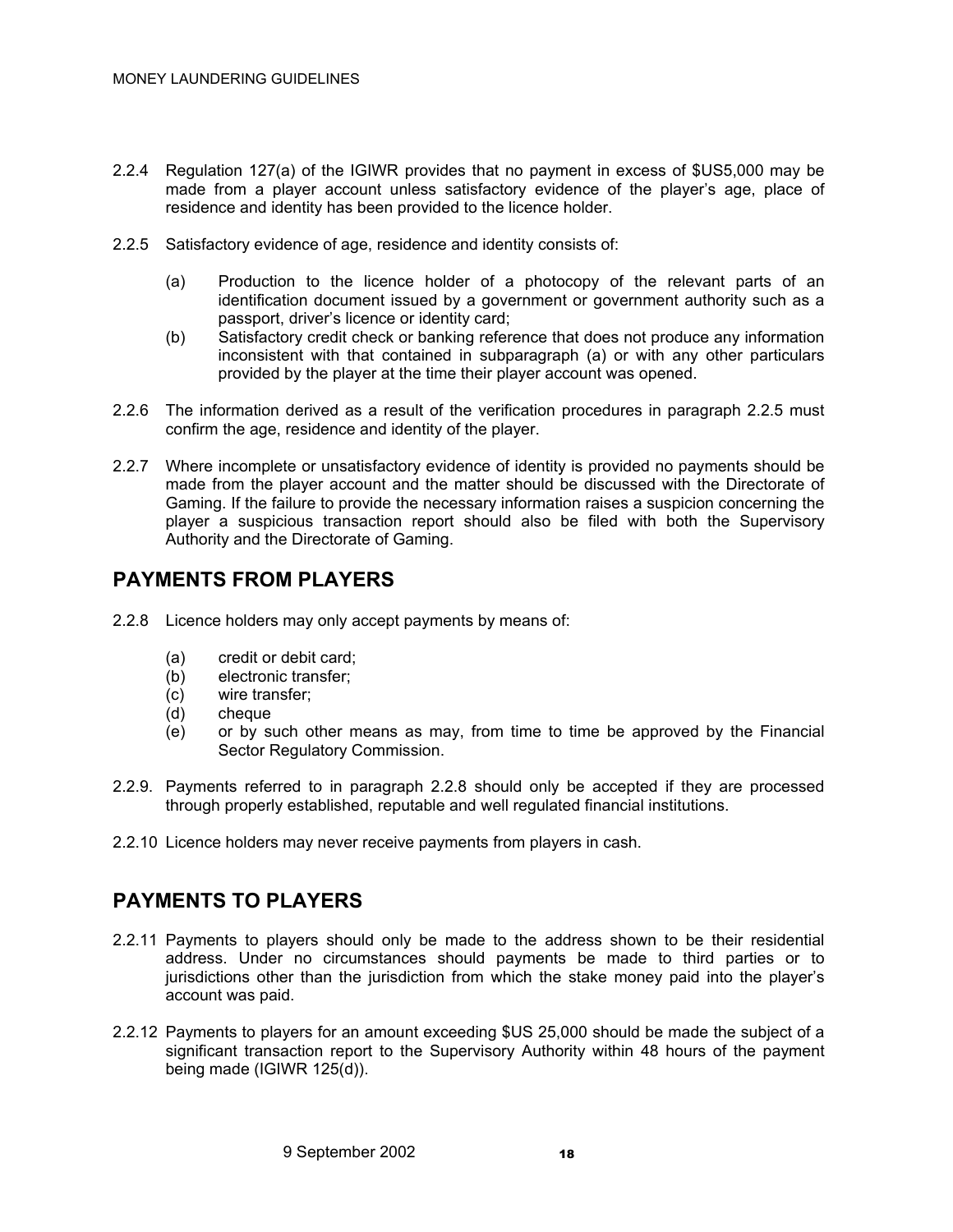- 2.2.13 Any attempt made by a player to structure<sup>\*\*</sup> payments to avoid the reporting requirements in IGIWR 125(d) should be made the subject of a suspicious transaction report.
- 2.2.14 Licence holders should only make payments to players who hold accounts with them. Under no circumstances should they make payments (by way of set off etc.) to customers of other gaming companies.

l

<sup>\*\*</sup> split payments into multiple amounts of less than \$US25,000 but which, in aggregate amount to more than \$US25,000, in order to avoid the reporting requirements.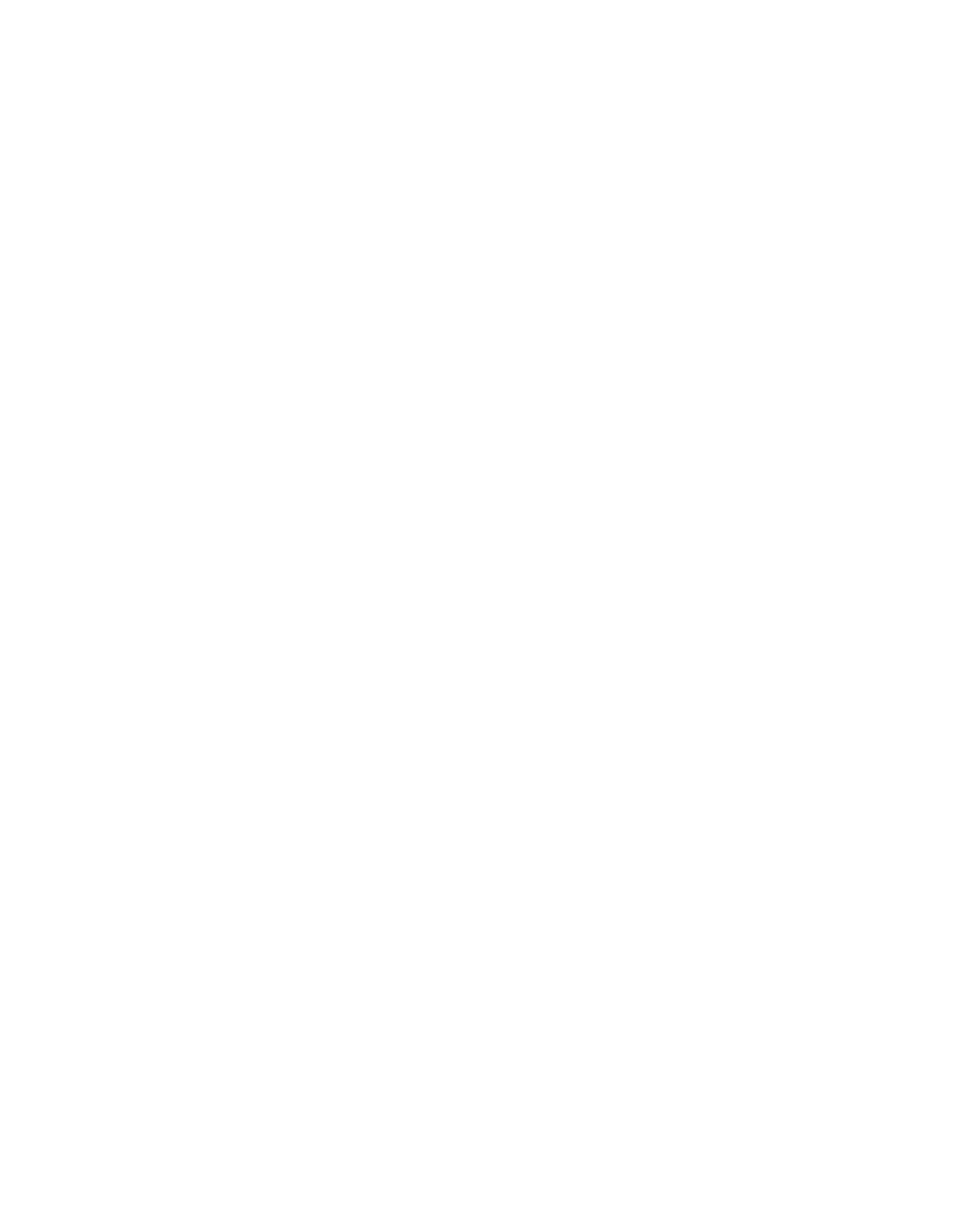## **Section**

# 3

# **3 RECORD KEEPING**

#### **FORMAT AND RETRIEVAL OF RECORDS**

#### *Format of Records*

3.1 It is recognised that financial institutions will find it necessary to rationalise their hard copy filing requirements. Most will have standard procedures which seek to reduce the volume and density of records which have to be stored, whilst still complying with statutory requirements. Retention may therefore be by way of: original documents; stored on microfiche; computerised; or, electronic form. However, the record retention requirements are the same regardless of the format in which they are kept or whether the transaction was undertaken by paper or electronic means. Documents held centrally must be capable of distinguishing between the transactions relating to different customers and of identifying where the transaction took place and in what form.

 Records of transactions are required to be kept for six years after the date of the relevant transaction. Records relating to the establishment or operation of accounts must be kept for six years after the date the account was closed. (MLPA section 12)

#### *Retrieval of Relevant Records*

- 3.2 The Regulations do not state the location where relevant records should be kept but the overriding objective is for financial sector businesses to be able to retrieve relevant information without delay. Production Orders that are granted by the Court to an investigating officer under the Money Laundering (Prevention) Act 1996, as amended, will usually require that the information specified should be available within seven calendar days of the date of the service of the Order unless a longer period has been applied for by the investigating officer and included in the Court Order.
- 3.3 Financial sector businesses are asked to ensure that when original documents, which would normally have been destroyed (after the six year retention period has elapsed), are required for investigation purposes, they check that the destruction policy has actually been carried out before informing the law enforcement agency that the documents are not available.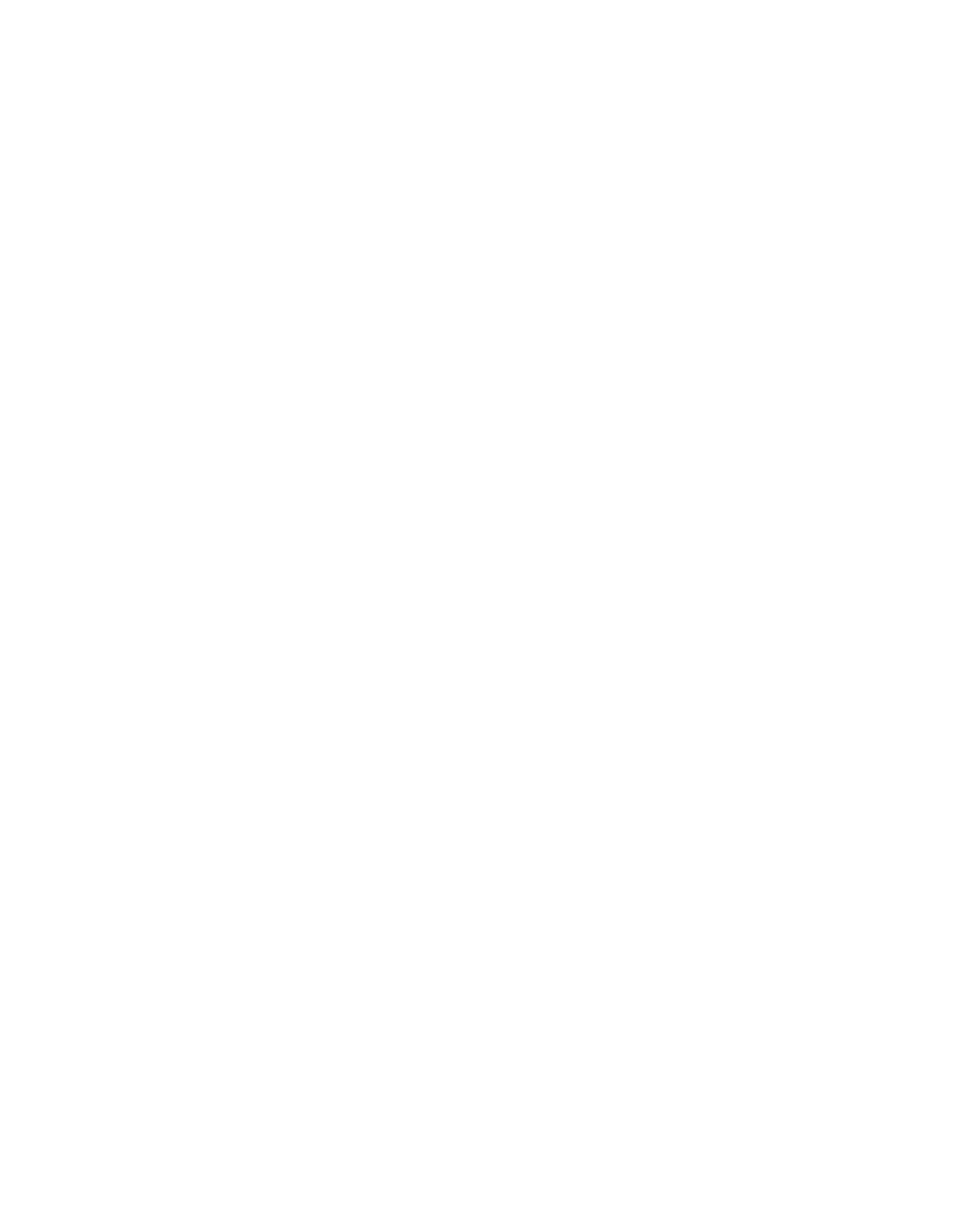4 **Section** 

# **4 RECOGNITION AND REPORTING OF SUSPICIOUS TRANSACTIONS**

#### **RECOGNITION OF SUSPICIOUS ACTIVITIES**

- 4.1 As the types of transaction which may be used by money launderers are almost unlimited, it is difficult to define suspicious transactions with any particularity. Suspicion is personal and subjective and falls far short of proof based on firm evidence. In order to develop a suspicion that a transaction may involve the proceeds of crime, a person is not expected to know the exact nature of the criminal offence involved or that the particular funds were definitely those arising from it.
- 4.2 Where there is a business relationship, a suspicious transaction will often be one which is inconsistent with a customer's known, legitimate business or personal activities or with the normal business activity for that type of account. Therefore, the first key to recognition is knowing enough about the customer and the customer's business to recognise that a transaction, or series of transactions, is unusual.
- 4.3 Questions that a financial institution might consider when determining whether an established customer's transaction is suspicious or not are:
	- is the size of the transaction consistent with the normal activities of the customer?
	- Is the transaction rational in the context of the customer's business or personal activities?
	- Has the pattern of transactions conducted by the customer changed?
	- Where the transaction is international in nature, and the client is based overseas, does the customer have any obvious reason for conducting business with Antigua and Barbuda? If the customer is based in Antigua and Barbuda is there any obvious reason for the customer conducting business overseas?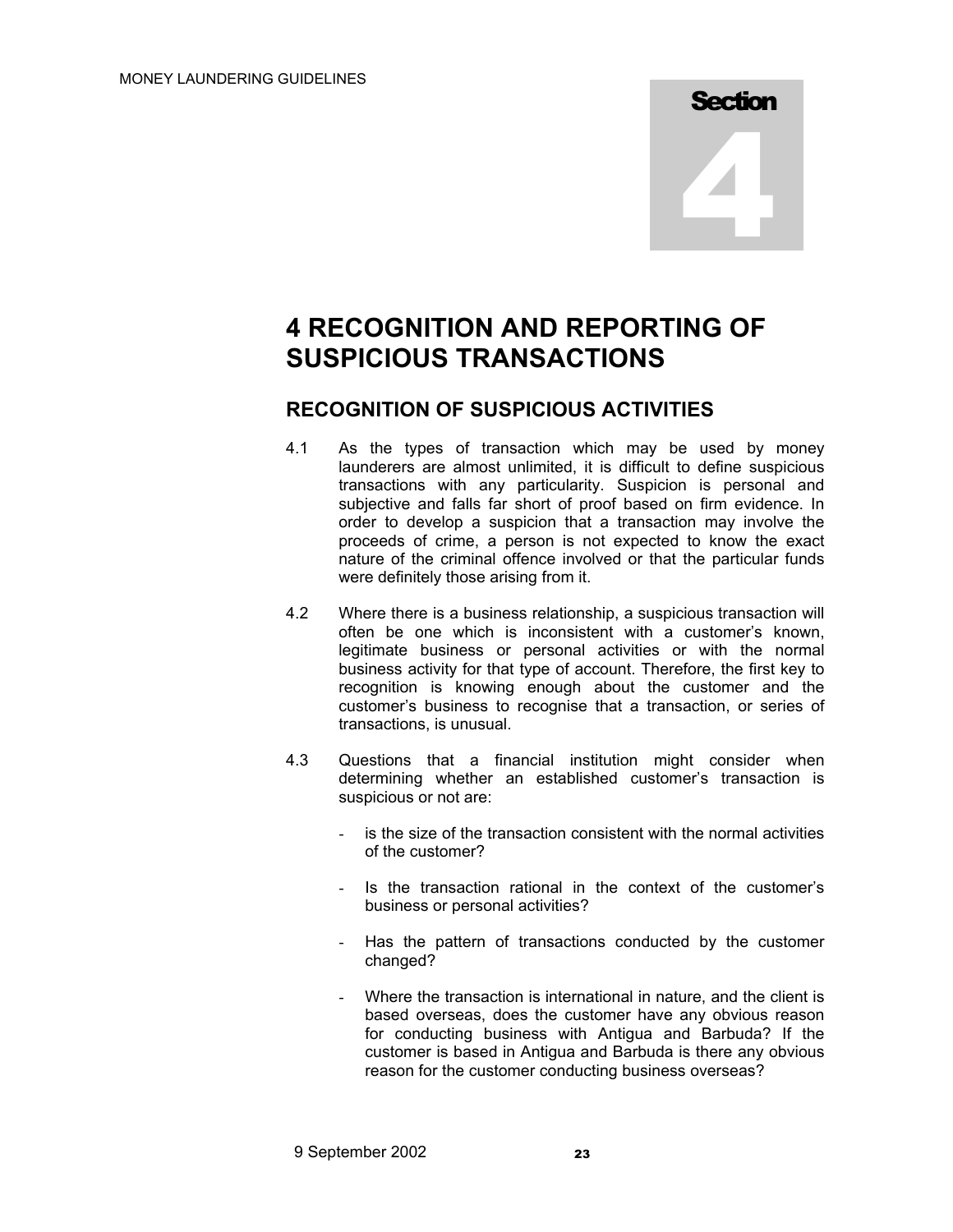#### **Examples of Suspicious Transactions**

- 4.4 Examples of what might constitute suspicious transactions are given in Appendix A. These are not intended to be exhaustive and provide examples only of the most basic ways by which money may be laundered. However, identification of any of the types of transactions listed in Appendix A should be the catalyst for further investigation.
- 4.5 Sufficient guidance must be given to staff to enable them to recognize suspicious transactions. The type of situations giving rise to suspicions will depend on a financial institution's customer base and range of services and products. Financial institutions might also consider monitoring the types of transactions and circumstances that have given rise to suspicious transaction reports by staff, with a view to updating internal instructions and guidelines from time to time.

#### **REPORTING OF SUSPICIOUS TRANSACTIONS**

- 4.6 There is a statutory obligation on all financial institutions to report suspicions of money laundering to the Supervisory Authority. (See Section 13 of the Money Laundering (Prevention) Act 1996).
- 4.7 All financial Institutions have a clear obligation to ensure that relevant employees (those who deal with customers or otherwise process the business of the institution) know that they are required to report suspicious activities to the Compliance Officer

Once an employee has reported his/her suspicion to the Compliance Officer it becomes the responsibility of the Compliance Officer, on behalf of the financial institution concerned, to make a report of the suspicious activity to the Supervisory Authority.

#### **The Role of the Compliance Officer**

- 4.8 The person appointed as Compliance Officer will vary according to the size of the financial institution and the nature of its business. He or she should be sufficiently senior to command the necessary authority. Larger financial institutions may choose to appoint a senior member of their compliance, internal audit or fraud departments.
- 4.9 The Compliance Officer should determine whether the information or other matters contained in the transaction report he or she has received give rise to a knowledge or suspicion that a customer is engaged in money laundering. In making this judgment, the officer should consider all relevant information available within the financial institution concerning the person or business to whom the initial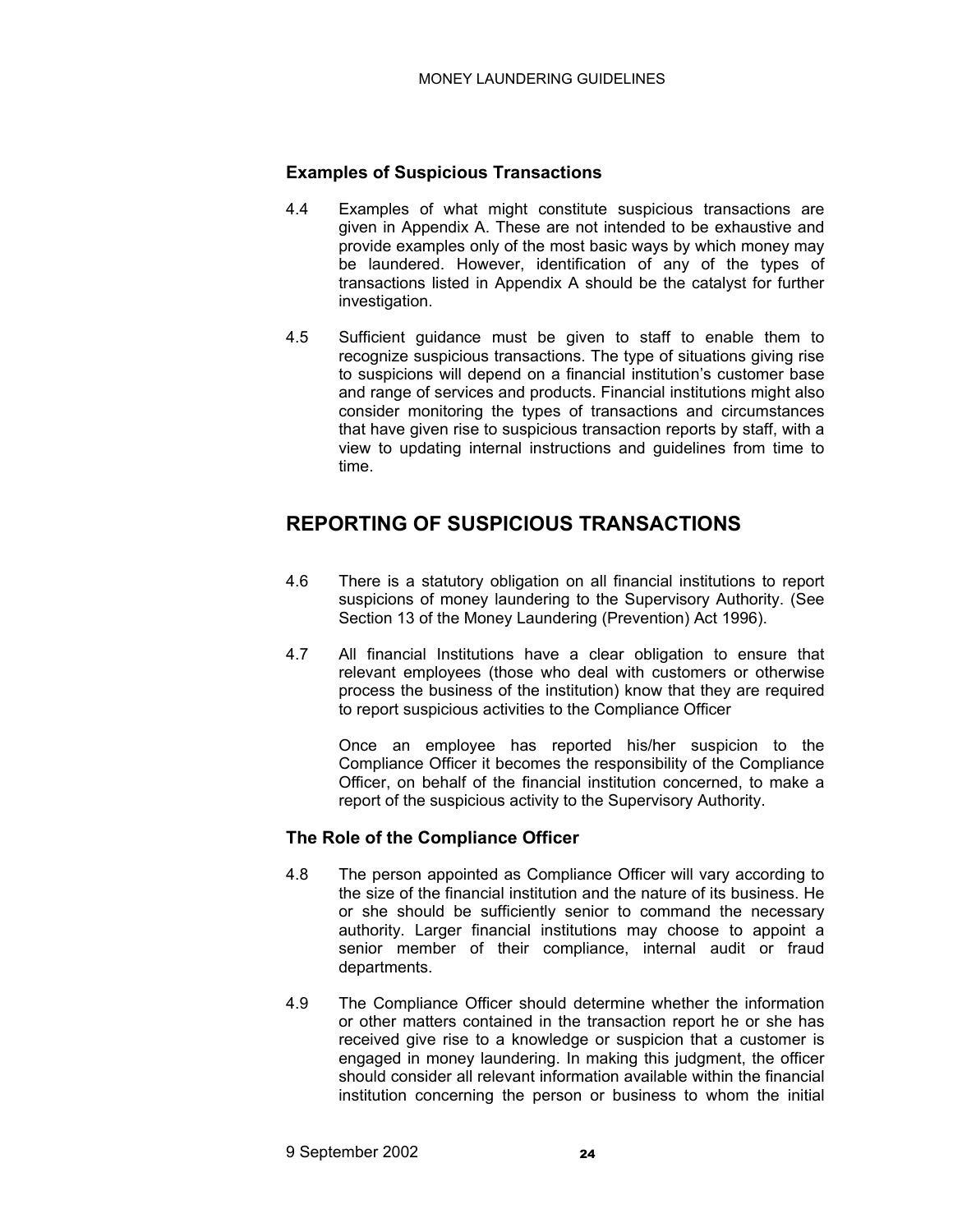report relates. This may include making a review of other transaction patterns and volumes through the account or accounts in the same name, the length of the business relationship, and referral to identification records held. If after completing this review, the officer decides that there are no facts that would negate the suspicion, then he or she must disclose the information to the law enforcement agencies.

- 4.10 Care should be taken to guard against a report being submitted as a matter of routine to the Supervisory Authority without undertaking reasonable internal enquiries to determine that all available information has been taken into account.
- 4.11 The Compliance Officer will be expected to act honestly and reasonably and to make his or her determinations in good faith. Providing the officer does act in good faith in deciding not to pass on any suspicious report, there will be no liability for non-reporting if the judgment is later found to be wrong.

#### **INTERNAL REPORTING PROCEDURES AND RECORDS**

- 4.12 Reporting lines should be as short as possible, with the minimum number of people between the person who has developed a suspicion about a particular customer and the compliance officer. This ensures speed, confidentiality and access to the Compliance Officer.
- 4.13 Supervisors should also be aware of their own obligations. Supervisors should ensure that no obstacles are placed in the way of the reporting of suspicions developed by their staff to the Compliance Officer.
- 4.14 All suspicions reported to the Compliance Officer should be fully documented.
- 4.15 The Compliance Officer should acknowledge receipt of reports of suspicions from customer service staff and at the same time provide a reminder of the obligation to do nothing that might prejudice subsequent enquiries, i.e. "tipping off" which is a serious offence. All internal enquiries made in relation to the report, and the reason behind whether or not to submit the report to the authorities, should be documented.

#### **EXTERNAL REPORTING PROCEDURES**

- 4.15 Suspicious transaction reports under the MLPA must be lodged with the Supervisory Authority appointed pursuant to section 10 of the Act.
- 4.16 The Director of the ONDCP has been appointed the Supervisory Authority. His office is located at the Office of National Drugs and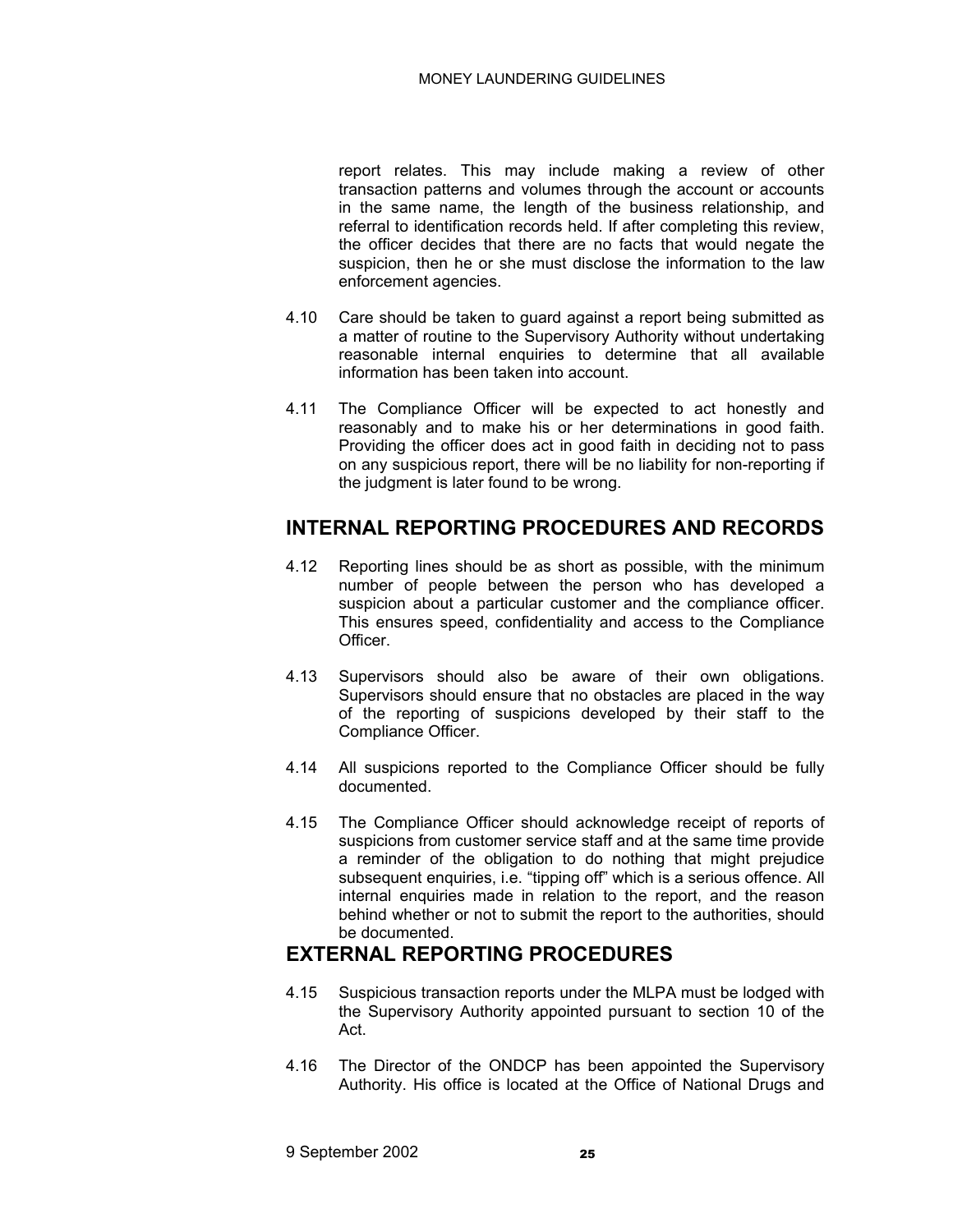Money Laundering Control Policy (ONDCP), Camp Blizard, Coolidge. Officers of the ONDCP are responsible for making a preliminary investigation into the disclosure.

#### **Nature of the Information to be Disclosed**

4.17 Sufficient information should be disclosed which indicates the nature of and reason for the suspicion. Where the financial institution has additional supporting documentation, that should be made available.

#### **Termination of a Business Relationship Following a Disclosure**

4.18 If, following a disclosure, a financial institution, exercising its commercial judgment wishes to terminate the relationship with the customer, it is recommended that before taking this step, the reporting institution should liaise with the Supervisory Authority to ensure that the termination does not "tip-off" the customer or prejudice the investigation in any way.

#### **INVESTIGATION OF DISCLOSURES**

4.19 Following receipt of a disclosure and initial research by the ONDCP, the information disclosed will usually be allocated to trained financial investigation officers in the ONDCP for a full investigation. In some circumstances it may be referred by the ONDCP to another law enforcement agency for investigation.

#### **FEEDBACK FROM THE INVESTIGATING AUTHORITIES**

#### **Feedback on Specific Disclosures**

4.20 When an enquiry is under active investigation, the investigating officer may contact the Compliance Officer to ensure that he or she has all the relevant information or to seek documentation which supports the original suspect transaction report. This may also include seeking supplementary information from the reporting institution and from other sources by way of a Court Order. The investigating officer will therefore work closely with the Compliance Officer who will receive direct feedback on the stage reached in the investigation. There may however be cases when the Compliance Officer cannot be informed of the state of the investigation, either because of the confidential nature of the enquiry, or because it is sub judice.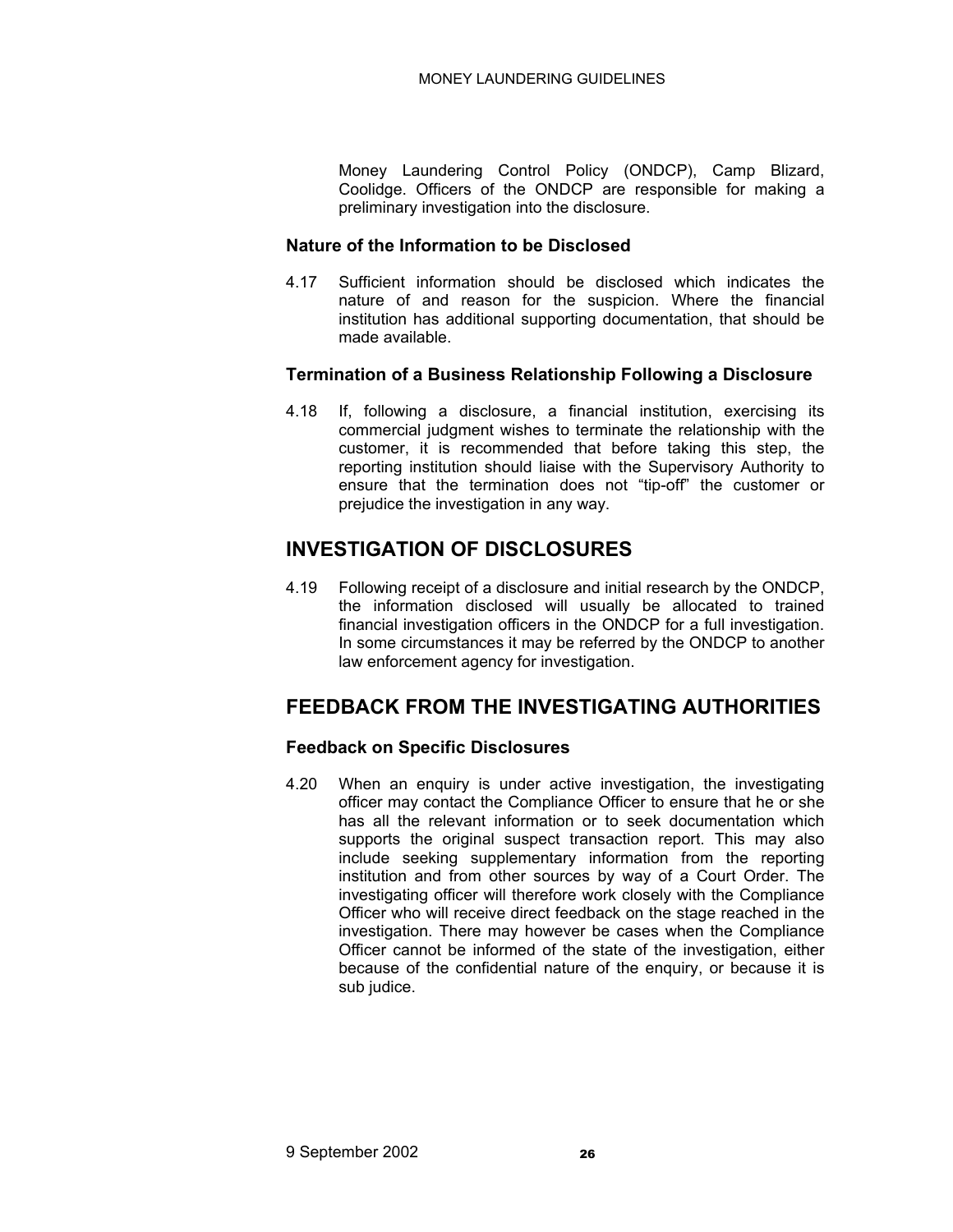# Section

5

# **5 EDUCATION AND TRAINING**

#### **STATUTORY REQUIREMENTS**

- 5.1 Regulation 8 of the *Money Laundering (Prevention) Regulations 1999* requires financial institutions to establish a training programme designed to ensure that relevant employees within the financial institution are aware:
	- (i) of the institution's anti-money laundering strategy;
	- (ii) of the legal requirements contained in the Principal Act and the regulations.
- 5.2 The Regulations do not specify the nature of the training to be given, and therefore these Guidelines suggest what steps financial institutions should take to fulfil this requirement.

#### **The Need for Staff Awareness**

- 5.3 The effectiveness of the procedures and recommendations contained in these Guidelines must depend on the extent to which staff in financial institutions appreciate the serious nature of the background against which the Regulations have been issued. Staff must be aware of the statutory obligations of their employer to report suspicious transactions and of their own personal obligation to refrain from conduct that would amount to money laundering or aiding, abetting or being knowingly concerned in the money laundering of others. All staff should be encouraged to cooperate fully and to provide prompt reports of any suspicious transactions to their compliance officer.
- 5.4 It is, therefore, important that organisations conducting activities covered by the Regulations introduce manuals and training programmes to ensure that staff are fully aware of their responsibilities.
- 5.5 All relevant staff should be educated in the importance of the "know your customer" requirements for money laundering prevention purposes. Training in this respect should cover not only the need to know the true identity of the customer but also, where a business relationship is being established, the need to know enough about the type of business activities expected in relation to that customer at the outset to know what might constitute suspicious activity at a future date. Relevant staff should be alert to any change in the pattern of a customer's transactions or circumstances that might constitute criminal activity.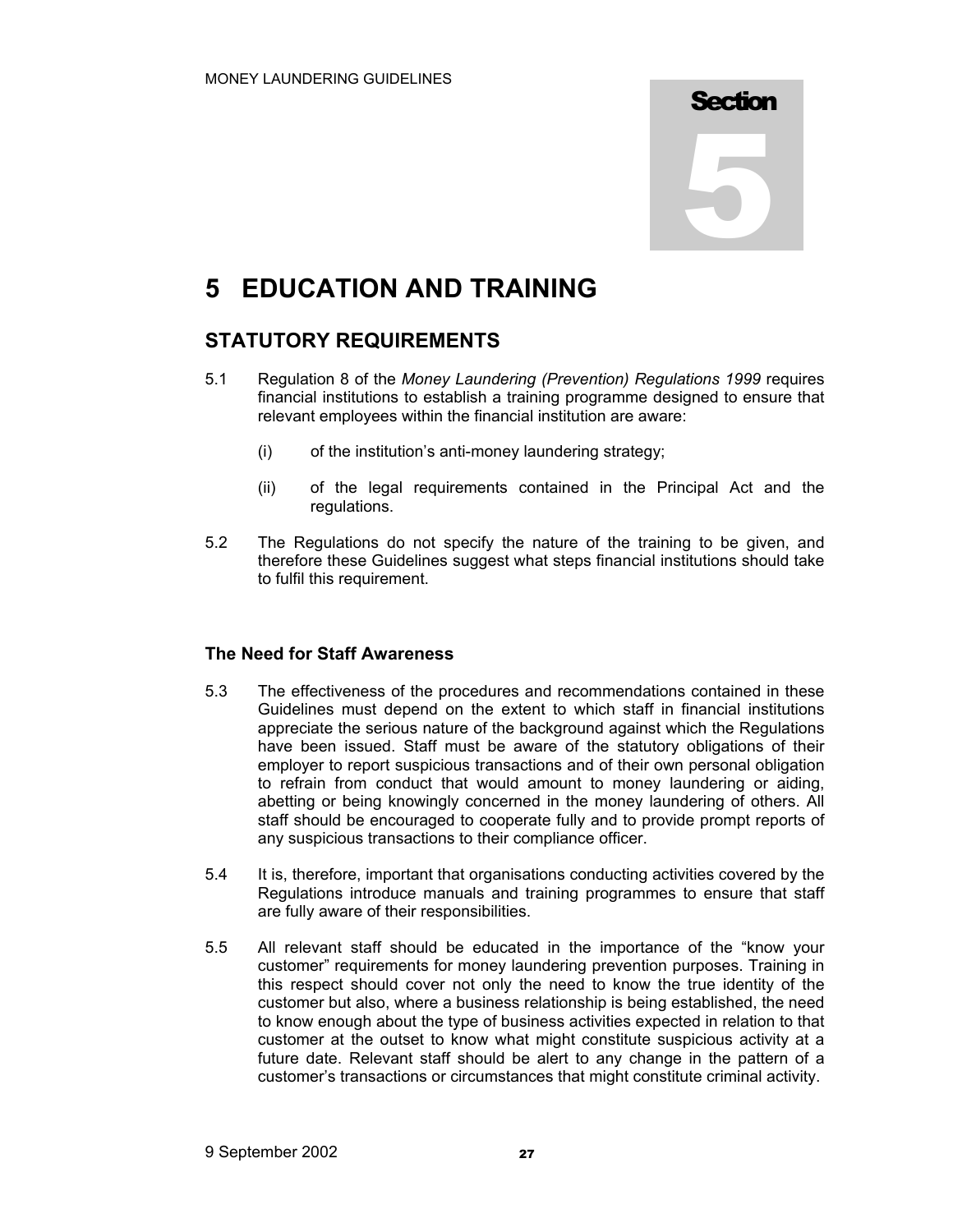5.6 Although Directors and Senior Managers might not be involved in the day-today processing of business with customers, it is important that they understand the statutory duties place on them, their staff and the institution itself. Some form of high-level general awareness raising training is therefore suggested.

#### **TIMING AND CONTENT OF TRAINING PROGRAMMES**

5.7 Timing and content of training for staff from various areas of a financial institution will need to be considered. The following is recommended:

#### 5.8 **New Employees**

A general appreciation of the background to money laundering, and the subsequent need for reporting of any suspicious transactions to the Compliance Officer should be provided to all new employees who will be dealing with customers or their transactions, irrespective of the level of seniority. This training should be given at the same time as training in routine internal procedures. New staff should be made aware of the importance placed on the reporting of suspicions by the organisation and that there is a legal requirement to report.

#### 5.9 **Domestic and foreign exchange cashiers/dealers and sales persons/ advisory staff**

Members of staff who are dealing directly with the public are the first point of contact with potential money launderers, and their efforts are therefore vital to the organisation's reporting system for such transactions. Training should be provided on factors that may give rise to suspicions and on the procedures to be adopted when a transaction is considered suspicious. This training should be provided at reasonably frequent intervals so that staff are kept aware of new trends in money laundering technique.

All front-line staff should be made aware of the organisation's policy for dealing with occasional customers, particularly where large cash transactions or bearer securities are involved, and of the need for extra vigilance in these cases.

Branch staff should be trained to recognise that criminal money may not only be paid in or drawn out across branch counters and should be encouraged to take note of credit and debit transactions arising from other sources, e.g. credit transfers, wire transfers and ATM transactions.

#### 5.10 **Account Opening/New Customer Personnel**

Those members of staff who are in a position to deal with account opening or to accept new customers must receive the training given to cashiers, etc, in paragraph 5.9 above. In addition, the need to verify the identity of the customer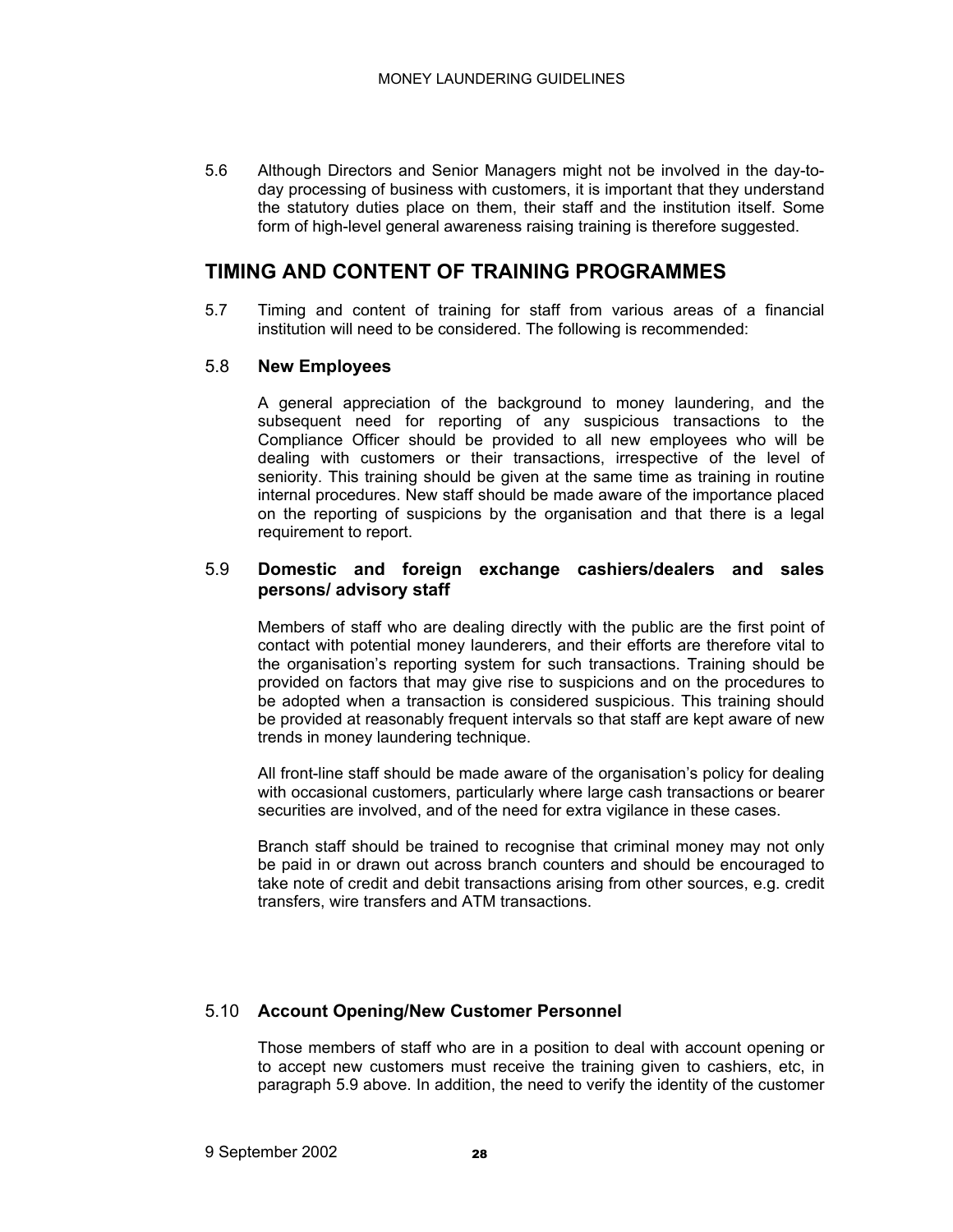must be understood, and training should be given in the organisation's account opening and customer/client verification procedures. Such staff should be a ware that the offer of suspicious funds or the request to undertake a suspicious transaction may need to be reported to the money laundering Reporting Officer/Compliance Officer (or alternatively a line supervisory), whether or not the funds are accepted or the transactions proceeded with, and must know what procedures to follow in these circumstances.

#### 5.11 **Processing Staff**

Those members of staff who process the settlement of bargains should receive appropriate training in the processing and verification procedures, and in the recognition of abnormal settlement, payment or delivery instructions. The identity of the investor and cross matching the investor's name against the cheque received in settlement is, for instance, a key process. Such staff should be made aware that the offer of suspicious funds accompanying a request to undertake investment business may need to be reported to the relevant authorities, whether or not the funds are accepted or the transaction proceeded with. Staff must know the correct procedures to follow.

#### 5.12 **Supervisors, Managers and Auditors**

Training covering all aspects of money laundering control procedure should be provided to those with the responsibility for supervising or managing staff. Senior staff should be aware of the responsibilities of financial institutions under the MLPA, the regulations to the MLPA and with these guidelines. They should also be aware of trends in money laundering technique in order to be in a good position to prevent their organisation from being used for illicit purposes. Audit and compliance staff responsible for the review of procedures used by financial institutions should also be given such training in order to be in a position to deal with faults or weaknesses in systems or procedures used by the financial institutions

#### 5.13 **Compliance Officers**

In-depth training concerning all aspects of the MLPA, Regulations and internal policies will be required for the Compliance Officer. In addition, the Compliance Officer will require extensive initial and on-going instruction on the validation and reporting of suspicious transactions, on feedback arrangements, and on new trends and patterns of criminal activity*.* 

#### 5.14 **Refresher Training**

It will also be necessary to make arrangements for refresher training at regular intervals to ensure that staff do not forget their responsibilities. Some financial institutions may wish to provide such training on an annual basis, others may choose a shorter or longer period or wish to take a more flexible approach to reflect individual circumstances, in conjunction with compliance monitoring.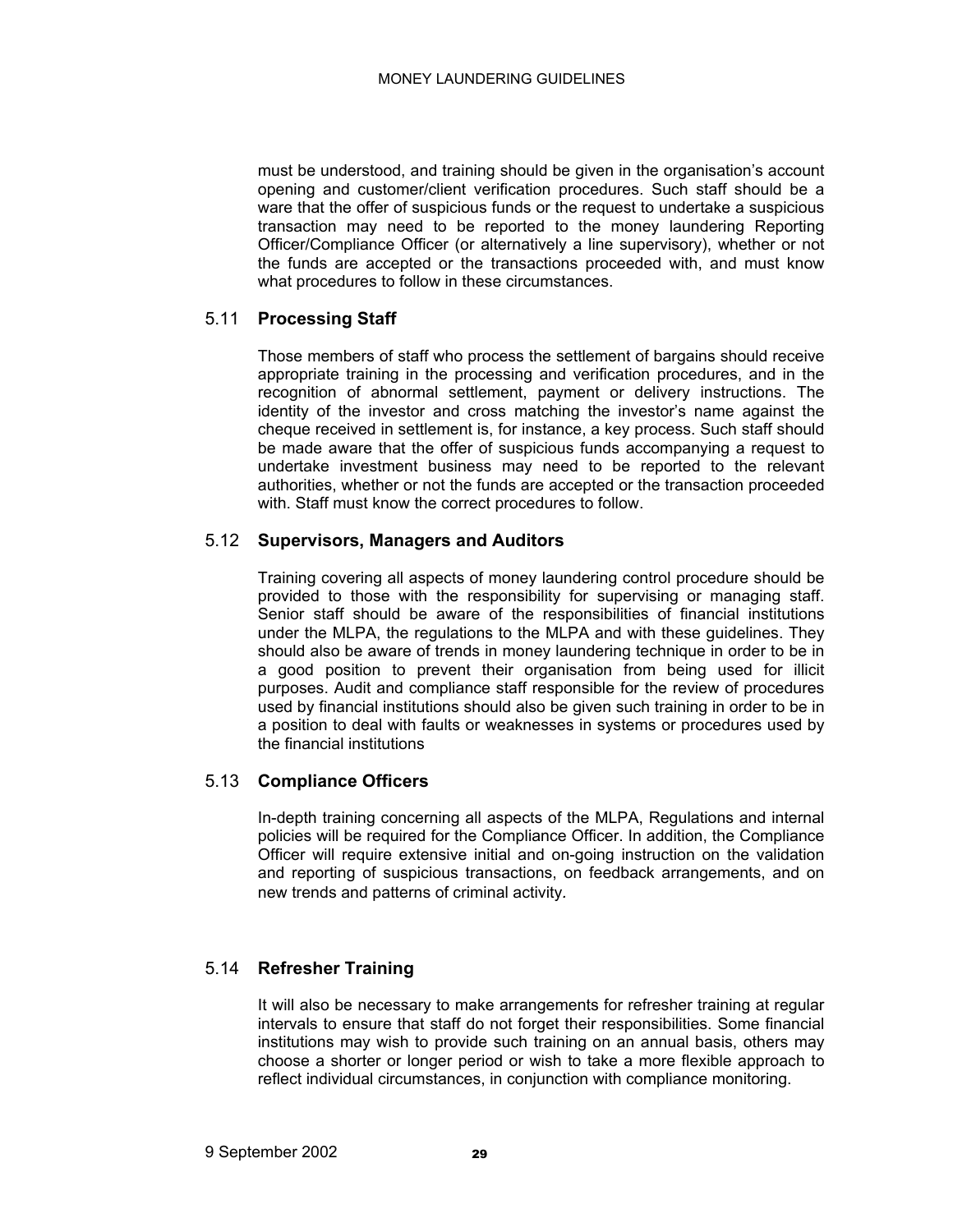#### **METHOD OF PROVIDING TRAINING**

- 5.15 There is no standard preferred way to conduct training for money laundering purposes. The training should be tailored to meet the needs of the particular financial institution, depending on the size and nature of the organisation and the available time and resources.
- 5.16 The Regulations do not require financial institutions to purchase specific training materials for the purpose of educating relevant staff in money laundering prevention and the recognition and reporting of suspicious transactions.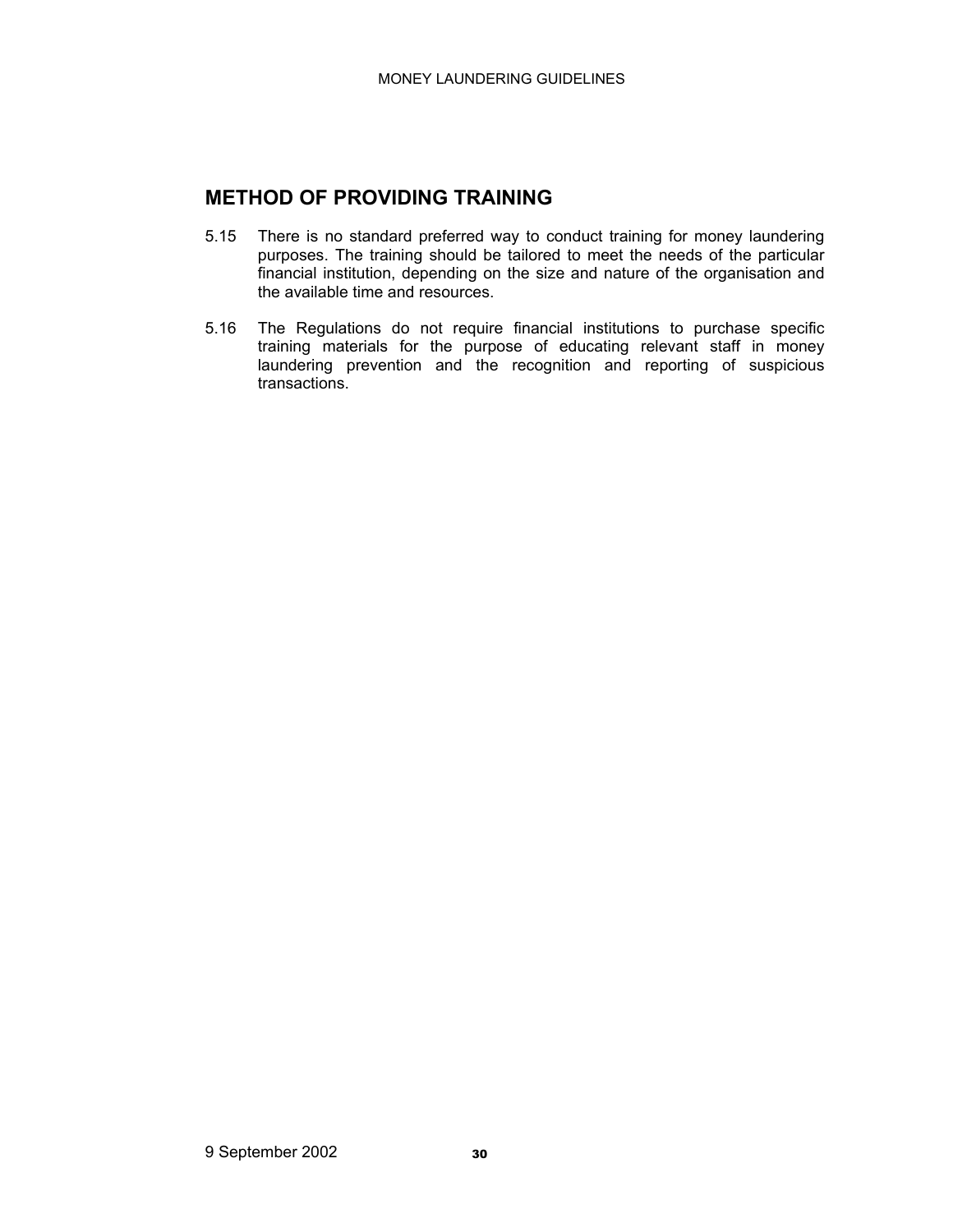# **APPENDICES**

APPENDIX A

#### **EXAMPLES OF POTENTIALLY SUSPICIOUS TRANSACTIONS**

#### *Financial Institutions may wish to make additional enquiries in the following circumstances*

#### **TRANSACTIONS INVOLVING DEPOSIT TAKING INSTITUTIONS**

#### **Cash Transactions**

- Unusually large cash deposits made by an individual or company whose ostensible business activities would normally be generated by cheques and other instruments.
- Substantial increases in cash deposits of any individual or business without apparent cause, especially if such deposits are subsequently transferred within a short period out of the account and/or to a destination not normally associated with the customer.
- Customers who deposit cash by means of numerous credit slips so that the total of each deposit is unremarkable, but the total of all the credits is significant.
- Company accounts whose transactions, both deposits and withdrawals, are denominated by cash rather than the forms of debit and credit normally associated with commercial operations (e.g. cheques, Letters of Credit, Bills of Exchange, etc.)
- Customers who constantly pay in or deposit cash to cover requests for bankers drafts, money transfers or other negotiable and readily marketable money instruments.
- **EXECUSTOMERGY WHO SEEK to exchange large quantities of low** denomination notes for those of higher denomination.
- Frequent exchange of cash into other currencies without good reason.
- Branches that have a great deal more cash transactions than usual. (Head Office statistics detect aberrations in cash transactions.)
- Customers whose deposits contain counterfeit notes or forged instruments.
- Customers transferring large sums of money to or from overseas locations with instructions for payment in cash.
- Large cash deposits using night safe facilities, thereby avoiding direct contact with deposit taking institution or financial institution staff.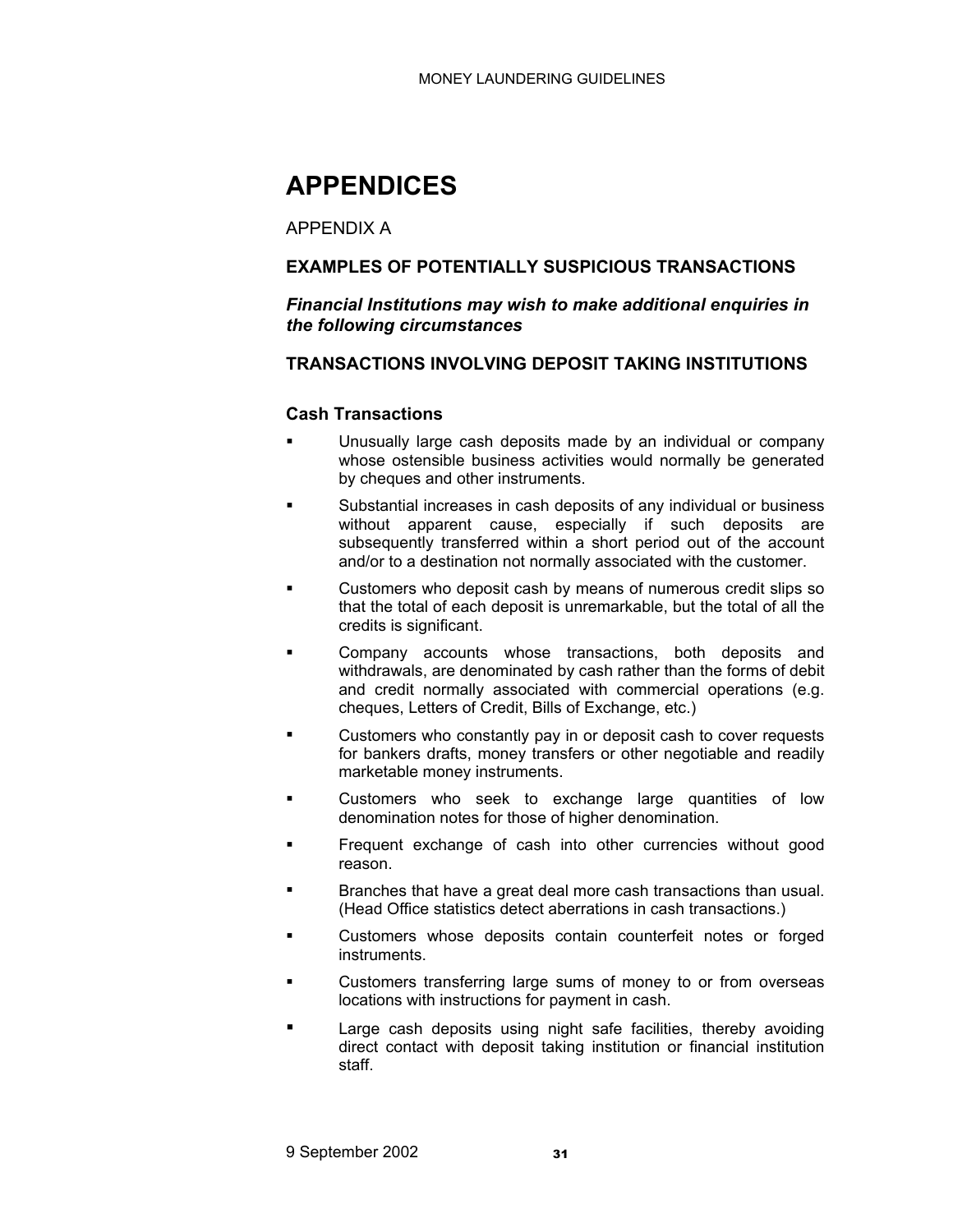#### **Accounts**

- Customers who wish to maintain a number of trustee or client accounts which do not appear consistent with the type of business, including transactions which involve nominee names.
- Customers who have numerous accounts and pay in amounts of cash to each of them in circumstances in which the total of credits would be a large amount.
- Any individual or company whose account shows virtually no normal personal banking or business related activities, but is used to receive or disburse large sums which have no obvious purpose or relationship to the account holder and/or his business (e.g. a substantial increase in turnover on an account).
- Reluctance to provide normal information when opening an account, providing minimal or fictional information or, when applying to open an account, providing information that is difficult or expensive for the financial institution to verify.
- Customers who appear to have accounts with several financial institutions within the same locality, especially when the deposit taking institution or building society is aware of a regular consolidation process from such accounts prior to a request for onward transmission of the funds.
- Matching of payments out with credits paid in by cash on the same or previous day.
- Paying in large third party cheques endorsed in favour of the customer.
- Large cash withdrawals from a previously dormant/inactive account, or from an account which has just received an unexpected large credit from abroad.
- Customers who together, and simultaneously, use separate tellers to conduct large cash transactions or foreign exchange transactions.
- Greater use of safe deposit facilities. Increased activity by individuals. The use of sealed packets deposited and withdrawn.
- Companies' representatives avoiding contact with the branch.
- Substantial increases in deposits of cash or negotiable instruments by a professional firm or company, using client accounts or in-house company or trust accounts, especially if the deposits are promptly transferred between other client company and trust accounts.
- Customers who show an apparent disregard for accounts offering more favourable terms.
- Customers who decline to provide information that in normal circumstances would make the customer eligible for credit or for other banking services that would be regarded as valuable.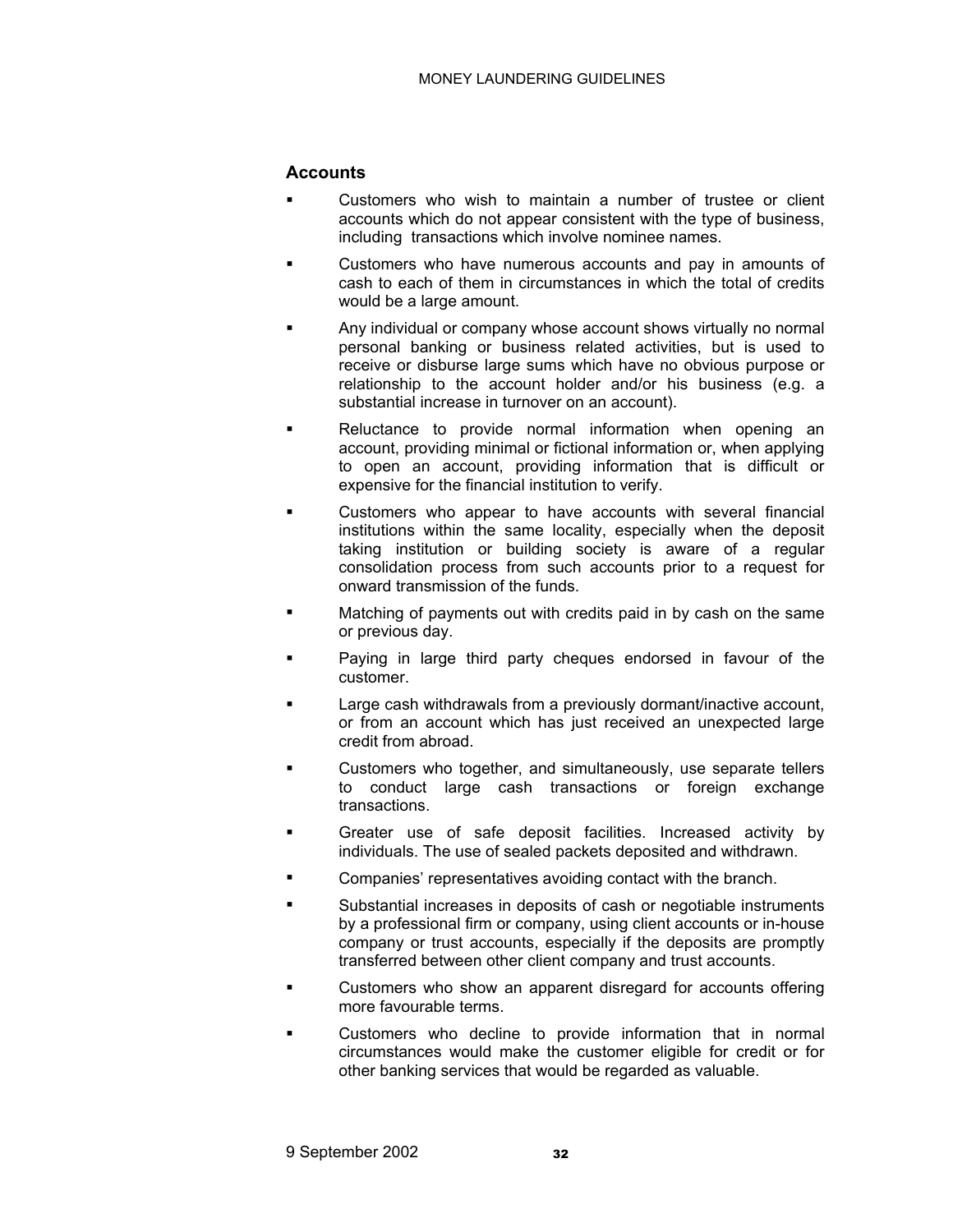- **Insufficient use of normal investment facilities, e.g. avoidance of** high interest rate accounts for large balances.
- Large number of individuals making payments into the same account without an adequate explanation.
- Customers who request that account statements and other correspondence be kept at the financial institution for collection or from whom correspondence is returned "not known at this address" etc.

#### **International banking/trading finance**

- Customer introduced by an overseas branch, affiliate or other deposit taking institution based in countries where production of drugs or drug trafficking may be prevalent.
- Use of Letter of Credit and other methods of trade finance to move money between countries where such trade is not consistent with the customer's usual business.
- Customers who make regular and large payments, including wire transactions, that cannot be clearly identified as bona fide transactions to, or receive regular and large payments from: countries which are commonly associated with the production, processing or marketing of drugs; or proscribed terrorist organisations.
- **Building up of large balances, not consistent with the known** turnover of the customer's business, and subsequent transfer to account(s) held overseas.
- Unexplained electronic fund transfers by customers on an in and out basis or without passing through an account.
- Frequent requests for travellers cheques, foreign currency drafts or other negotiable instruments to be issued that are not consistent with known customer profile.
- **EXECUSTS** Customers who show apparent disregard for arrangements offering more favourable terms.

#### **Institution employees and agents**

- Changes in employee characteristics, e.g. lavish life styles or avoiding taking holidays.
- Changes in employee or agent performance, e.g. the salesman selling products for cash has a remarkable or unexpected increase in performance.
- **EXECUTE:** Any dealing with an agent where the identity of the ultimate beneficiary or counterpart is undisclosed, contrary to normal procedure for the type of business concerned.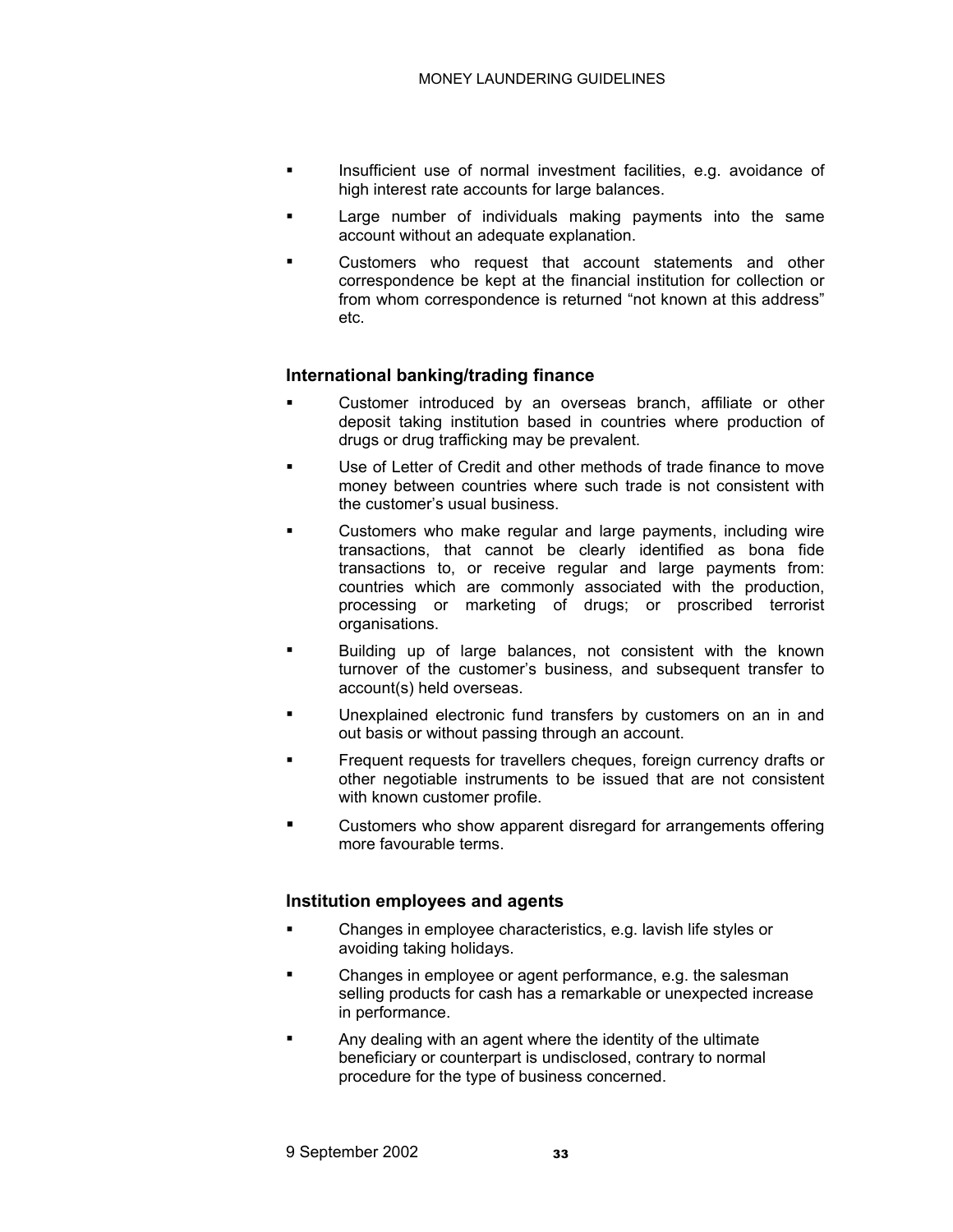#### **Secured and unsecured lending**

- **EXECUSTOMERS** who repay problem loans unexpectedly.
- **Request to borrow against assets held by the financial institution or** a third party, where the origin of the assets id not known or the assets are inconsistent with the customer's standing.
- **Request by a customer for a financial institution to provide or** arrange finance where the source of the customer's financial contribution to a deal is unclear, particularly where property is involved.
- Customers who unexpectedly repay in part or full a mortgage or other loan in a way inconsistent with their earnings capacity or asset base.

#### **Casinos and internet gaming businesses**

- Customers who request that payouts be sent to third parties, particularly in jurisdictions other than their jurisdiction of domicile.
- Customers who deposit significant sums into their player accounts and then withdraw the money without having undertaken much gaming activity.
- Customers who engage in structuring.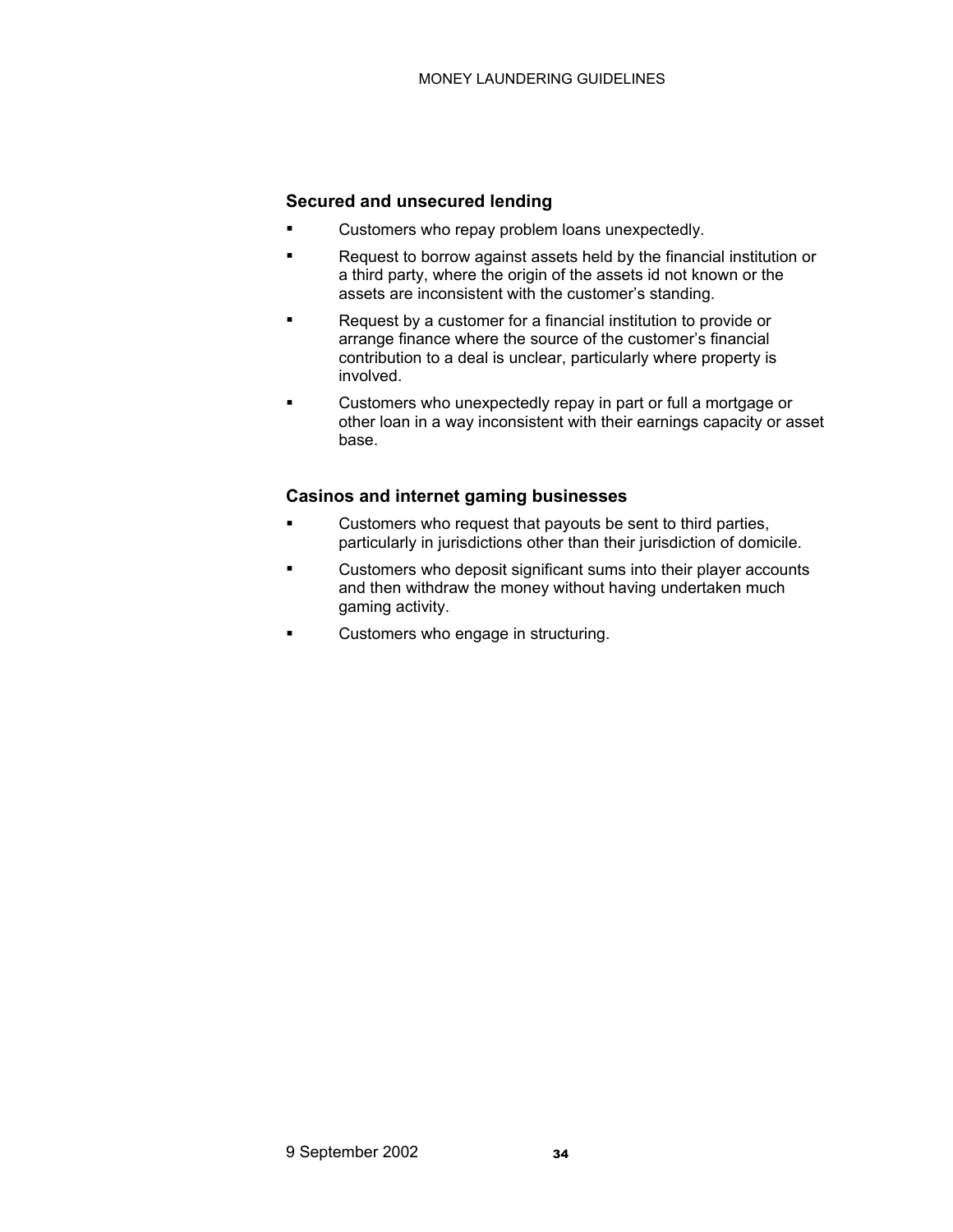#### APPENDIX B

#### **SUMMARY OF ANTIGUA AND BARBUDA LAW ON MONEY LAUNDERING**

The Antigua and Barbuda law on money laundering is contained in:— *The Money Laundering (Prevention) Act 1996; The Antigua and Barbuda Prevention of Terrorism Act 2001; The Money Laundering (Prevention) Regulations 1999.* 

#### **The Money Laundering (Prevention) Act 1996**

Section 3 makes it an offence to engages directly or indirectly in a transaction that involves money or other property, knowing or having reasonable grounds for suspecting that the money or other property is derived, obtained or realised, directly or indirectly from some form of unlawful activity. It is also an offence to receive, possess, manage, invest, conceal, disguise, dispose of or bring into Antigua and Barbuda any money or other property having the same knowledge, reasonable grounds, or suspicions that the money or property is likewise from unlawful activity.

Section 5 makes it an offence to aid, abet, counsel or procure or conspire to commit money laundering.

Section 7 makes tipping off an offence, that is, where a person knows or suspects that a money laundering investigation is taking place, to divulge that fact or other information such as to prejudice the investigation.

Section 8 makes it an offence for a person to falsify conceal, destroy or otherwise dispose of or cause or permit the falsification concealment, destruction or disposal of any document or material which is or likely to be relevant to an investigation into money laundering or to any order made in accordance with the provisions of this Act.

Section 13(4) makes reporting of a suspicious transaction made in good faith by a financial institution, its employees, staff, directors, owners or other representatives as authorised by law exempted from criminal, civil and administrative liability arising from compliance with the reporting requirements of section 13(2) or any secrecy restrictions imposed by contract or law.

Section 13(5) makes it an offence for a financial institution or its employees, staff, directors, owners or other authorised representatives to wilfully fail to report suspicious financial transactions as required under section 13(2) or to wilfully make false reports. Penalty for failing to comply is \$50,000.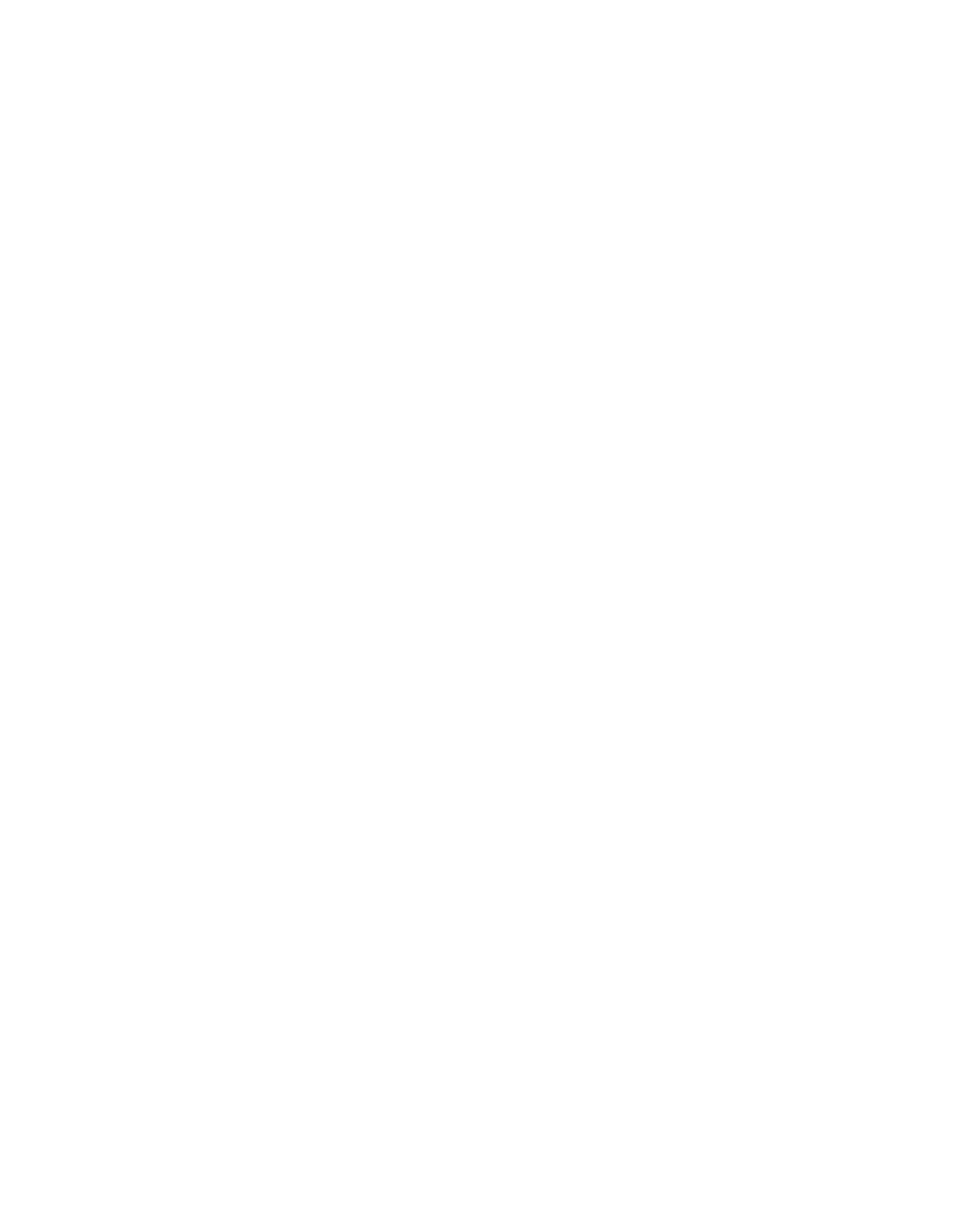#### APPENDIX C

#### **LIST OF FINANCIAL INSTITUTIONS (Listed in the First Schedule to the Money Laundering (Prevention) Act 1996)**

- 1. "Banking business" and " financial business" as defined in the Banking Act and the Financial Institutions (Non-Banking) Act;
- 2. "International offshore Banking business" as defined in the International Business Corporation Act;
- 3. Venture risk capital;
- 4. Money transmission services;
- 5. Issuing and administering means of payments (e.g. credit cards, travellers' cheques and bankers' drafts);
- 6. Guarantees and commitments;
- 7. Trading for own account or for account of customers in:—
	- (a) money market instruments (e.g., cheques, bills, certificates of deposits, commercial paper, etc.);
	- (b) foreign exchange;
	- (c) financial and commodity-based derivative instruments (e.g., futures, options, interest rate and foreign exchange instruments etc.);
	- (d) transferable or negotiable instruments;
- 8. Money broking;
- 9. Money lending and pawning;
- 10. Money exchange (e.g., *casa de cambio*);
- 11. Real property business;
- 12. Credit unions;
- 13. Building societies;
- 14. Trust business.
- 15. Casinos
- 16. Internet gambling
- 17. Sports betting
- 18. Insurance Business
- 19. Dealers in jewellery, precious metals or art